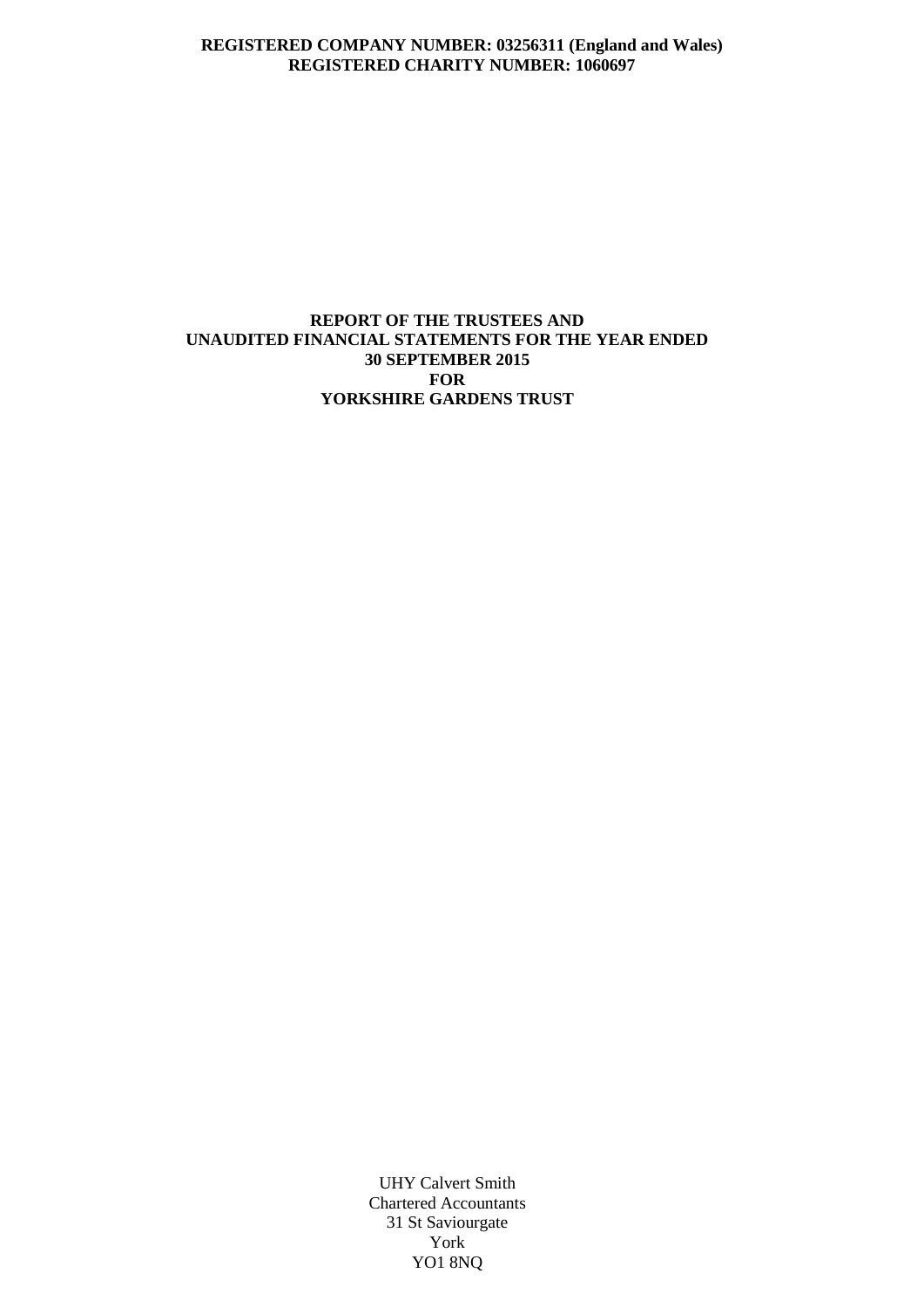## **CONTENTS OF THE FINANCIAL STATEMENTS FOR THE YEAR ENDED 30 SEPTEMBER 2015**

|                                            | Page         |
|--------------------------------------------|--------------|
| Report of the Trustees                     | 1 to 10      |
| Independent Examiner's Report              | 11           |
| <b>Statement of Financial Activities</b>   | 12           |
| <b>Balance Sheet</b>                       | 13 to $14$   |
| Notes to the Financial Statements          | $15$ to $20$ |
| Detailed Statement of Financial Activities | 21 to 22     |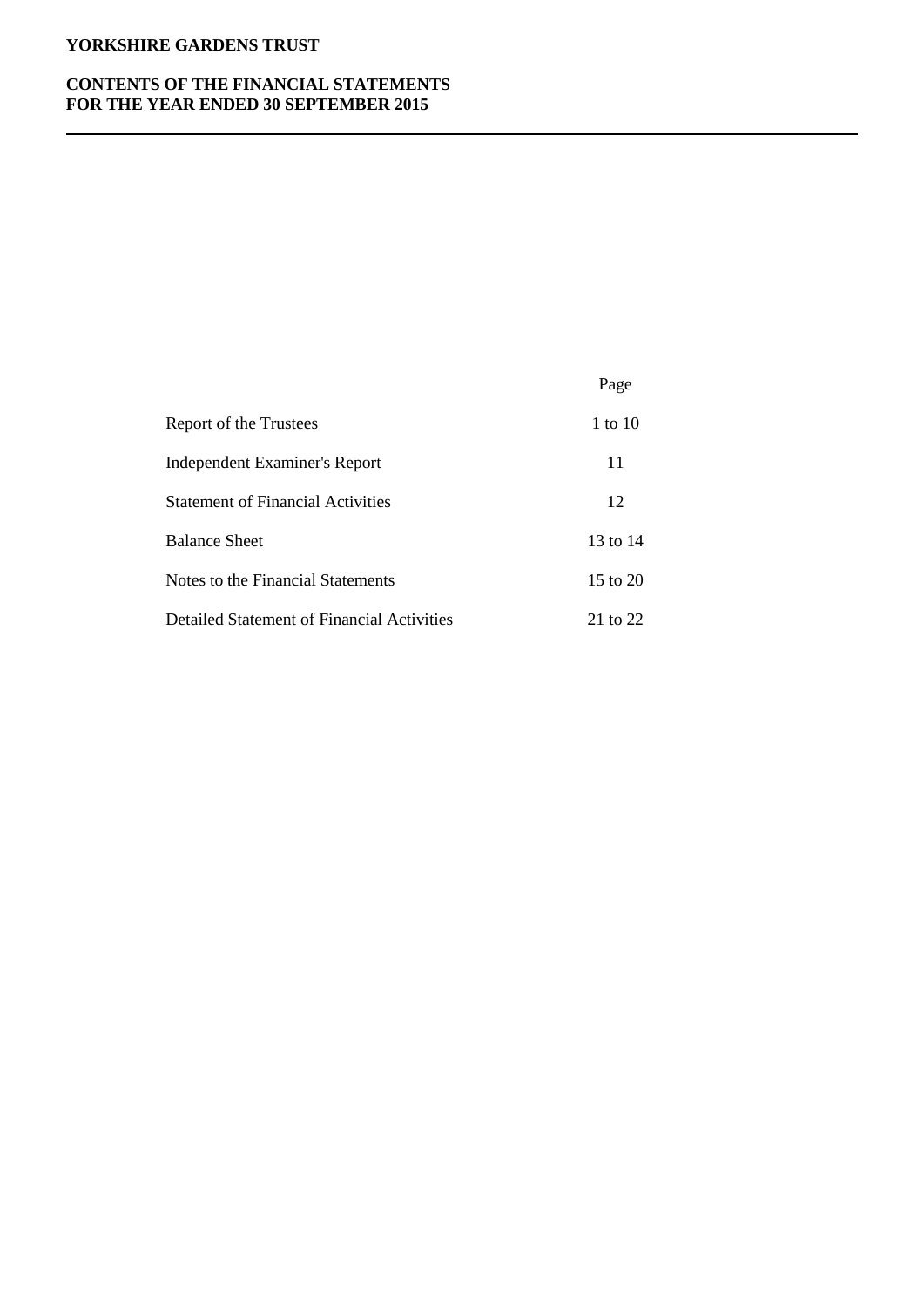## **REPORT OF THE TRUSTEES FOR THE YEAR ENDED 30 SEPTEMBER 2015**

The Yorkshire Gardens Trust was incorporated in September 1996, became a registered charity in February 1997 and is a company limited by guarantee and not having a share capital.

## **REFERENCE AND ADMINISTRATIVE DETAILS**

**Registered Company number** 03256311 (England and Wales)

# **Registered Charity number**

1060697

## **Registered office**

31 St. Saviourgate York North Yorkshire YO1 8NQ

#### **Trustees**

The subscribers to the Memorandum and Articles of Association (The Council of Management) who held office during the year were as follows:-

| Mrs Val Hepworth<br>Chairman, Company Secretary, Conservation, Events, Vice President<br>Association of Gardens Trusts (AGT) until merger. |                                                                    |                                                                        |  |  |
|--------------------------------------------------------------------------------------------------------------------------------------------|--------------------------------------------------------------------|------------------------------------------------------------------------|--|--|
| Mrs Fiona Barlow                                                                                                                           |                                                                    | Events. Co- opted 11 November 2014 and resigned 21 March 2015          |  |  |
| Mrs<br>Penelope<br>Dawson-                                                                                                                 |                                                                    | Conservation, Archives, Schools Education                              |  |  |
| <b>Brown</b>                                                                                                                               |                                                                    |                                                                        |  |  |
| <b>Mrs</b><br>Furse<br>Jane                                                                                                                |                                                                    | Nominated Trustee to the Wentworth Castle & Stainborough Park Heritage |  |  |
| Trust, Conservation                                                                                                                        |                                                                    |                                                                        |  |  |
| Ms Kath Gibson                                                                                                                             | Conservation, YGT Voting Delegate to Gardens Trust [Formerly AGT]. |                                                                        |  |  |
| Mrs Jenni Howard<br>Conservation, Resigned 21 March 2015                                                                                   |                                                                    |                                                                        |  |  |
| Conservation. Co- opted 11 November 2014 and resigned 21 March 2015<br>Ms Linda Smith                                                      |                                                                    |                                                                        |  |  |
| Pippa Rakusen Bequest, Company Secretary assistance, Co- opted 11<br>Mr Malcolm Barnett                                                    |                                                                    |                                                                        |  |  |
| November 2014. Appointed 21 March 2015                                                                                                     |                                                                    |                                                                        |  |  |
| Mr Tony Cleaver                                                                                                                            | Newsletter Editor, appointed 21 March 2015                         |                                                                        |  |  |
| Mr David Tiptaft                                                                                                                           |                                                                    | <b>Honorary Treasurer</b>                                              |  |  |

The Charity Trustees are the Directors of the limited company.

Since the AGM 2014 there has been a vacancy for a Vice Chairman and also a Secretary to Council. Mrs Elizabeth Ann Simson (not a trustee) resigned as Company Secretary in November 2014 and officially on 21 March 2015. Mrs Val Hepworth assisted by Mr Malcolm Barnett took over that role.

Some Council meetings have been attended by Vice-presidents Peter Goodchild and Lady Legard. Vice-president Martin Page resigned 21 March 2015.

Mrs Louise Amende has continued to undertake her remunerated role as Administrator for Events bookings, Membership Secretary and assisting the Council, due to the continued lack of further volunteers.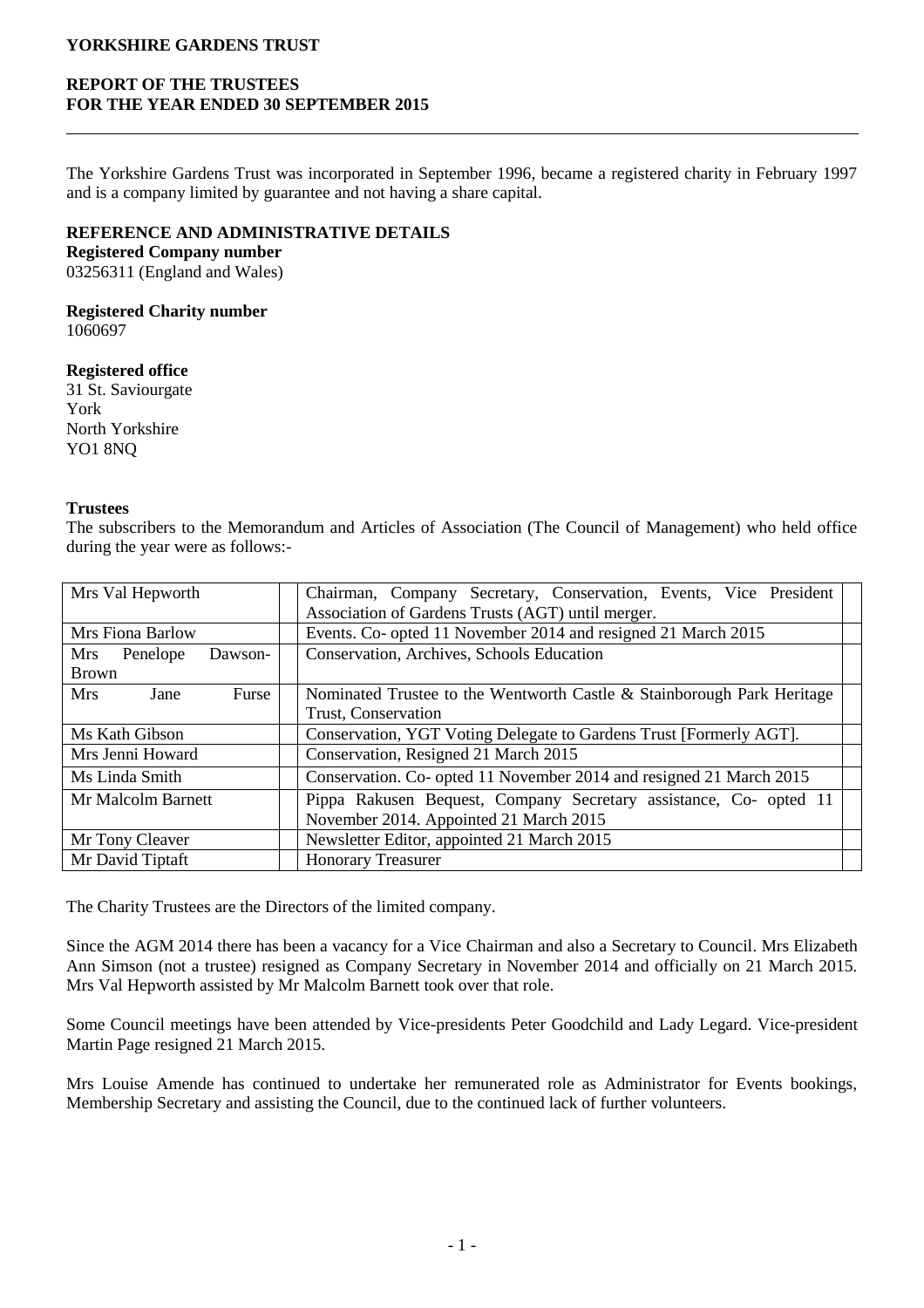## **REPORT OF THE TRUSTEES FOR THE YEAR ENDED 30 SEPTEMBER 2015**

#### **REFERENCE AND ADMINISTRATIVE DETAILS**

**Independent examiner** UHY Calvert Smith Chartered Accountants 31 St Saviourgate York YO1 8NQ

#### **Solicitors**

Wrigleys 19 Cookridge Street Leeds LS2 3AG

#### **Bankers**

Yorkshire Bank 46 Coney Street York YO1 1NQ

CAF Bank 25 Kings Hill Avenue Kings Hill W Malling Kent ME19 4JQ

## **STRUCTURE, GOVERNANCE AND MANAGEMENT**

## **Governing document**

The Governing Instrument is the Memorandum and Articles of Association of the Yorkshire Gardens Trust. This document sets out the specific restrictions regarding the application of the income and property of the Trust and the investment of monies of the Trust. The affairs of the Trust are managed by the Council of Management. Members of this Council are termed Trustees.

## **Recruitment, appointment and training of new trustees**

The Directors of the Yorkshire Gardens Trust are also Charity Trustees for the purposes of charity law and under the company's articles are also Members. Under the requirements of the Memorandum and Articles of Association one third (or the number nearest one third) of Trustees must retire at each AGM. Retiring Trustees can be reelected. There is no fixed term of office for Trustees. Expertise has been built up and contributed by Trustees over the past nineteen years. The specialised work of the Trust welcomes the input from these Trustees but it also encourages the support of skilled and knowledgeable members and other professionals and partners. The latter can be co-opted to work with the sub-committees which are: Conservation, Communications, Schools Education, Events, Finance/ Business Planning, Research and Recording and Archives.

Trustees with interests and skills which can help the Trust's objectives are usually elected at an Annual General Meeting. Where this is not possible the Council of Management may co-opt a Trustee prior to election at the following AGM. Current Trustees encourage Trust members and others with helpful skills, to consider becoming Trustees but despite a warm welcome, becoming a charity trustee is frequently perceived as being too much of a responsibility. Trustee training is by mentoring from established Trustees. These personal links are aided by documentation with relevant information and leaflets e.g. Essential Trustee: What you need to know: CC3, other Charity Commission updates, and information on the YGT and its achievements.

Information from the Charity Commission is regularly e-mailed to the Trust and circulated to all Trustees as necessary. Assistance has also continued to be sought and given by the Trust's Accountants and Solicitor. The updating of a range of governance documents to clarify the role of the Trustee, along with the production of explanatory documents is being led by the Chairman and another trustee.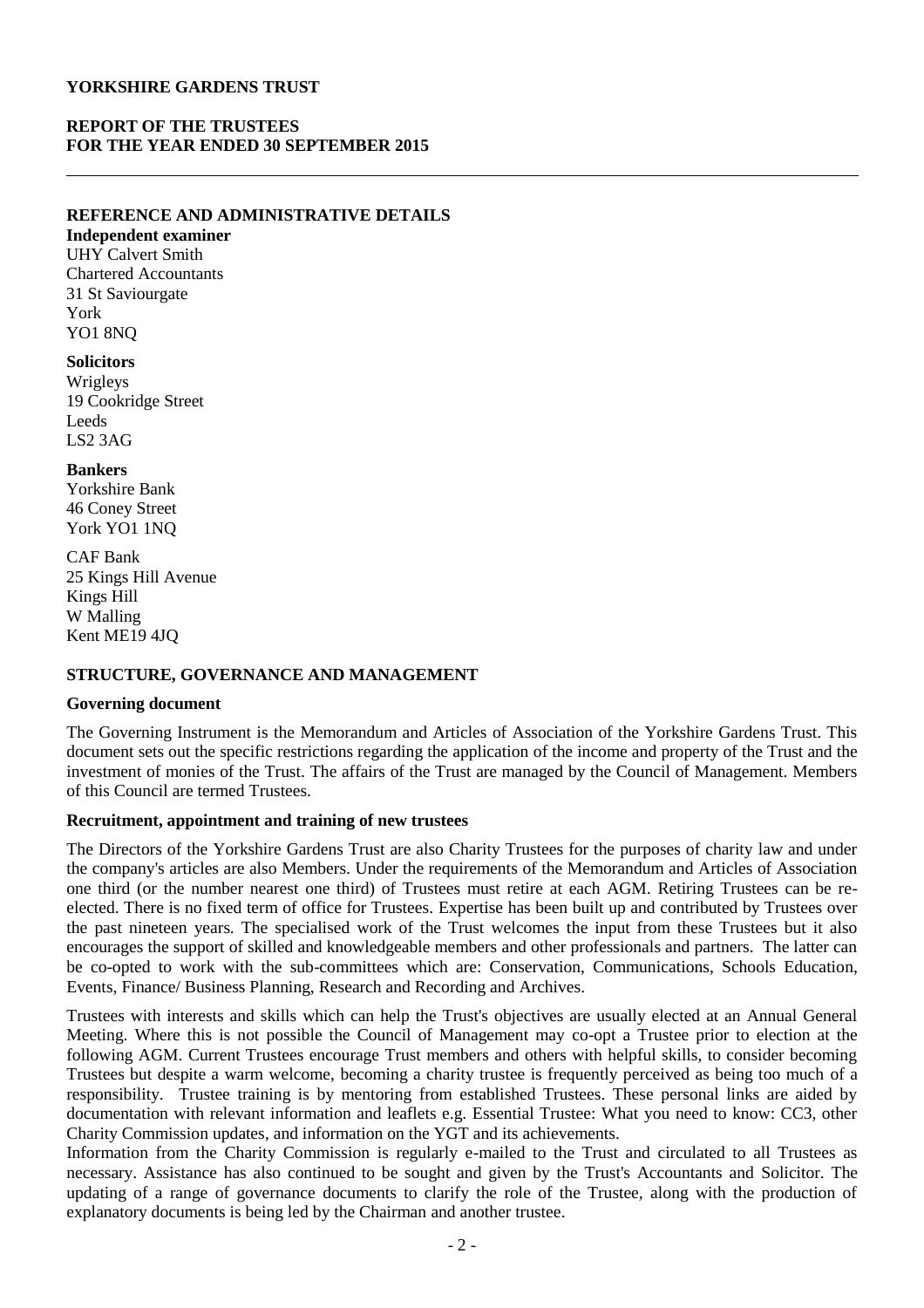## **REPORT OF THE TRUSTEES FOR THE YEAR ENDED 30 SEPTEMBER 2015**

## **STRUCTURE, GOVERNANCE AND MANAGEMENT**

#### **Organisational structure and management**

The Council of Management comprised seven members [three additional members were co- opted for the period between November 11 2014 and March 21 2015 so trustee numbers were ten at that time], who met four times during the year. Questions, including policy and strategy, arising at any meeting are decided by a majority of votes. The Trust has sub-committees taking a special interest in each of the working areas named above, ie conservation, schools education etc. These groups met according to need and each sub-committee either included at least one Council member or a designated link Trustee, whose role is to report the work of their sub-committee to the Council of Management before the Council meeting. Council then discusses any proposals and makes decisions reporting back to the sub-committee and sending them the minutes.

Funding allocation for the activities of the various sub-committees are discussed by each group, including the budget allocation and projection, action plans and performance review set out in the Business Plan 2013-16. This is agreed by the Council of Management. The Officers and the Trustees for the sub-committees are elected either at the first Council of Management Meeting following the AGM or the preceding meeting. No person/body appoints Trustees.

The Trust is a member of The Gardens Trust [following the merger of the Association of Gardens Trust (AGT) and the Garden History Society (GHS) in 2015] and sends a voting delegate to its Business Meetings and the AGM. A capitation levy is payable for this membership and YGT insurance is organised through this national body. Throughout the protracted merger discussions, the YGT membership was kept informed of progress via the Newsletter and Trustees spent considerable time reading documents, attending meetings and discussing the implications before finally voting in favour of the merger. Through the Gardens Trust, the Trust is also a member of 'Heritage Alliance', the national body for organisations concerned with all aspects of the historic environment.

One Trustee represents historic parks and gardens issues on the Historic Environment Forum for Yorkshire and Humber. The YGT also has a Nominated Trustee for the Wentworth Castle and Stainborough Park Heritage Trust who continues to take a very active role as a skilled advisor and Vice-chairman of trustees, for this nationally important site. (The only Grade I Registered Park and Garden in South Yorkshire).

The last Annual General Meeting took place at Pool-in-Wharfedale Village Memorial Hall, followed by a visit to Farnley Hall, Wharfedale, on Saturday 21 March 2015. The Council of Management met on 11 November 2014, 3 February 2015, 14 April 2015 and 15 July 2015.

Due to some difficulty recruiting new trustees the Council of Management proposed that it would be good governance to reduce the minimum number of trustees from seven to five – although a greater number would be most welcome. Therefore a Special Resolution was passed at the AGM on 21<sup>st</sup> March 2015 that article 31 of the Charity's Articles of Association be amended by deleting the current wording and inserting the following:

'31. The affairs of the Trust shall be managed by the Council of Management. The number of the members of the Council shall be not less than five nor more than twenty.'

The next AGM will be held at Scampston Hall on Saturday 19 March 2016.

A Special Council meeting to consider the Pippa Rakusen Bequest was held on 25 June 2015. At this meeting Council considered the content of a summary report that had been prepared by one of the Trustees, following a formal request for ideas that were required to be submitted by 19 May 2015. All members of the Trust were kept informed and asked for any ideas via the Newsletter. The proposals from the Special Council meeting were discussed in Council on  $15<sup>th</sup>$  July and a conservative strategy agreed.

Minutes of Council meetings are archived and accessible at the Borthwick Institute, University of York.

## **Risk management**

The trustees have a duty to identify and review the risks to which the charity is exposed and to ensure appropriate controls are in place to provide reasonable assurance against fraud and error.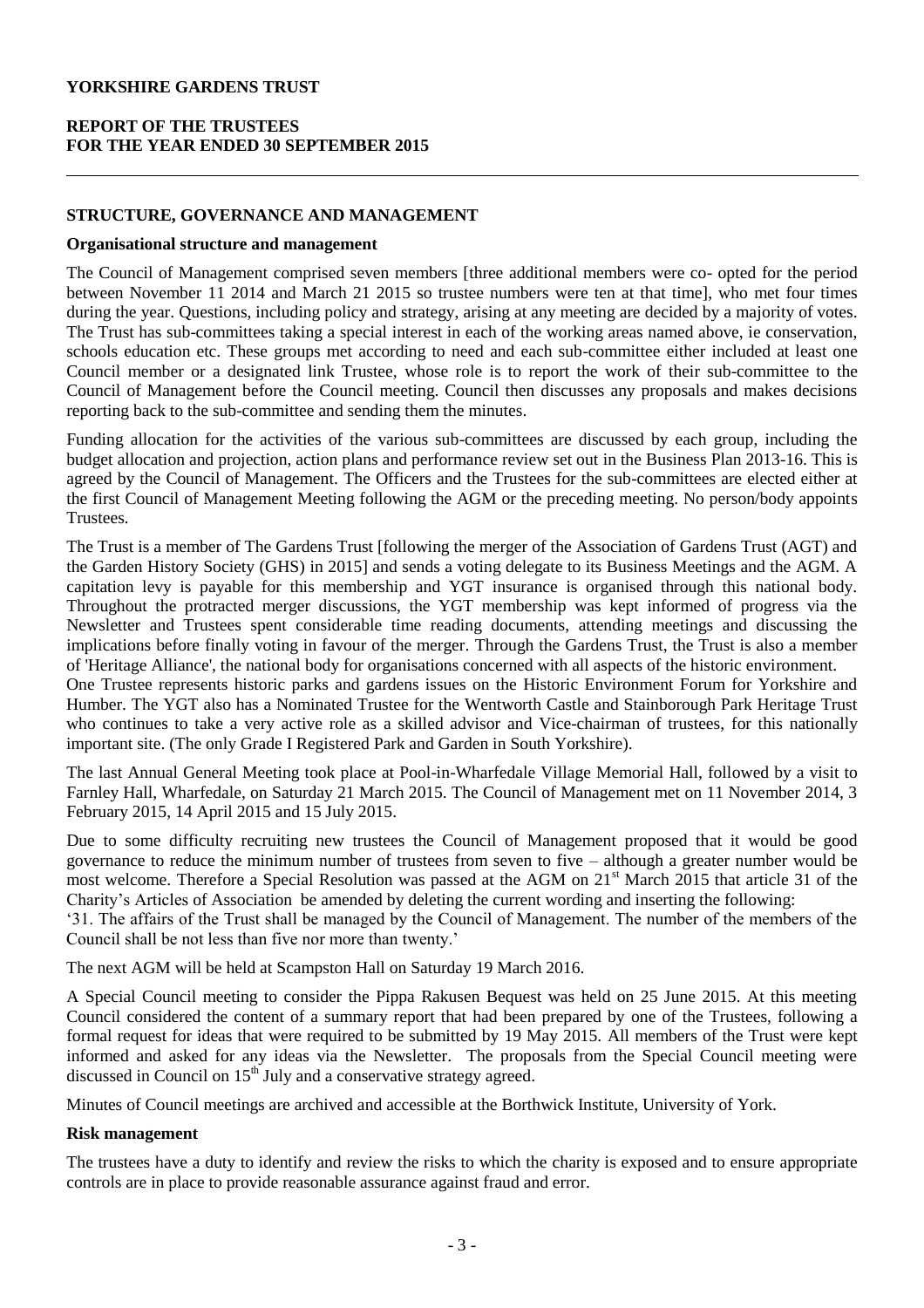## **REPORT OF THE TRUSTEES FOR THE YEAR ENDED 30 SEPTEMBER 2015**

## **AIMS, OBJECTIVES AND ACTIVITIES**

#### **Risk management continued**

Set up in 1996 by people concerned with the need to protect, conserve and treat appropriately the designed landscapes, parks and gardens of Yorkshire; these aims and objectives remain constant. Our membership numbers have fallen again slightly in 2014/15.

The Trustees are aware of the guidance published by the Charity Commission on Public Benefit and the guidance is taken into account when the aims, objectives and activities are reviewed.

#### **Aims**

Wherever possible the Trust works to promote the conservation of historic designed landscapes, parks and gardens and raise awareness of the appropriate treatment of these unique places, with private owners, planners, archaeologists, gardeners, horticulturists and other professionals. Through its work with schools, the Trust hopes to develop the interests of children (and teachers) in these landscapes. To further this, the Trust has established links with other heritage organisations, local authorities and other bodies with complementary aims.

## **Objectives**

The Memorandum and Articles of Association 1996 describe the objects for which the Trust is established as follows:

4.1. To promote the education of the public on matters connected with garden land

 4.2. To promote the protection, conservation and appropriate treatment of whatever garden-land may exist or have existed in and around the counties of North Yorkshire, South Yorkshire, East Yorkshire and West Yorkshire for the education and enjoyment of the public.

The Trust has educational and conservation links with:

| The Yorkshire Philosophical Society                                             | <b>Other County Gardens Trusts</b> |
|---------------------------------------------------------------------------------|------------------------------------|
| The Folly Fellowship                                                            | <b>Royal Horticultural Society</b> |
| The Harewood House Trust                                                        | <b>Royal Forestry Society</b>      |
| The Gardens Trust                                                               | Historic England                   |
| Wentworth Castle and Stainborough Park Heritage                                 | <b>Yorkshire Local Authorities</b> |
| Trust                                                                           |                                    |
| The Yorkshire Dales National Park                                               | The National Trust                 |
| The Borthwick Institute, University of York and other educational institutions. |                                    |
| The Yorkshire Consortium for Conservation and Craftsmanship                     |                                    |
| National Association of Decorative and Fine Arts Society (NADFAS)               |                                    |
| Some local history groups                                                       |                                    |

Co-operation with these organisations is maintained in pursuit of the Trust's charitable objectives.

To achieve its objectives, the Trust endeavours to organise a range of activities and to establish and maintain the resources necessary for this. It maintains communication with members, professionals in related fields, private land-owners and public authorities, heritage bodies, the wider public and also with Government through the Gardens Trust. Overall the strategy is one of promoting advocacy and consultation.

To support these activities the Trust encourages the active participation of all of the members, seeks to recruit new members and endeavours to manage its budget to maximum effect.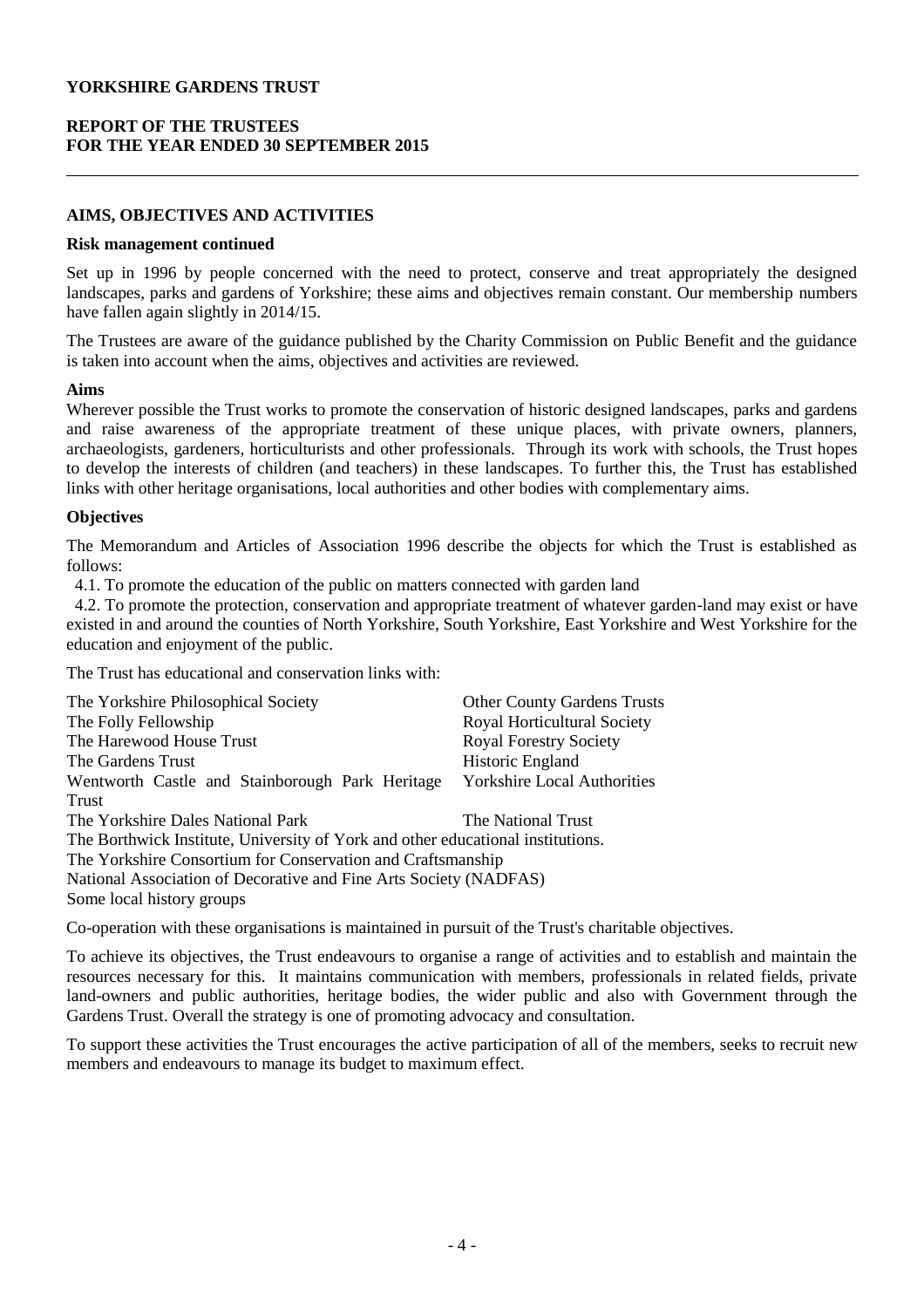# **REPORT OF THE TRUSTEES FOR THE YEAR ENDED 30 SEPTEMBER 2015**

## **AIMS, OBJECTIVES AND ACTIVITIES**

## **Activities**

Much activity and planning goes on behind the scenes. This work will, in future, be assisted and supported with funding from the Pippa Rakusen legacy. There are still matters which could adversely affect the Yorkshire Gardens Trust, in particular the increasing need for the specialist knowledge that the Trust holds as government funding is cut to local authorities and Historic England, (formerly the policy and advisory section of English Heritage,) set against the falling number of YGT volunteers and a slightly falling and ageing membership. Also from the merger, into a single body, of the Association of Gardens Trusts (AGT) and the Garden History Society (GHS); whilst the merger of the AGT and GHS to form the Gardens Trust took place during 2015, the work to fully develop and establish the new Trust is still on- going. Trustee Kath Gibson representing YGT continues to carefully monitor and to input to this on-going process assisted by the Chairman and trustees. The current Business Plan [2013-16] is due for renewal during 2016. This will present the Trust with an opportunity to review its operations and budgets and the risk of matters that may adversely affect its work and future well- being.

During 2016, a major activity and highlight will be the CB 300 Project, the Tercentenary of Lancelot 'Capability' Brown. Member Karen Lynch has continued to act as the YGT link with the Gardens Trust [and previously the AGT] to keep the Trust informed about the ultimately successful national application for Heritage Lottery Fund (HLF) funding, exhibitions etc. Karen, ably supported by Vice- President, Lady Legard, has continued to work tirelessly during the year to research and curate YGT's major regional CB 300 Exhibition to be held at the Mercer Gallery in Harrogate from 25 June- 11 September, *Noble Prospects, Capability Brown and the Yorkshire Landscape*. This is a milestone effort between a county gardens trust and a gallery. Peter Goodchild (YGT Vicepresident) is also actively involved in CB 300 through his role as a Garland Trustee & a representative of the International Committee on Monuments and Sites (ICOMOS).

The activities of each sub-committee are described below.

## **Research and Recording**

The YGT project to identify, research and record significant, mainly unregistered, parks and gardens started in 2012 with the East Riding. Work continues here by YGT volunteers who are making site visits to record surviving features and then completing 'Statements of Significance' for each of the 20 sites. It is anticipated that this will be completed by the end of 2016.

In February 2015, Council gave its' approval to the expansion of this vital research work into the Selby District of North Yorkshire, based upon the successful pilot in the East Riding. The Selby Research Project formally commenced on 8 April and throughout 2015, the Research and Recording team have recruited additional volunteers from outside YGT, mainly from local history groups. This project will focus on 19 sites that have been selected as being worthy of further research based on their history and current state. The Trust is grateful for a grant from North Yorkshire County Council to support the expansion of this research. There are now 13 sites being actively researched with the aim that they will be completed by the end of 2016.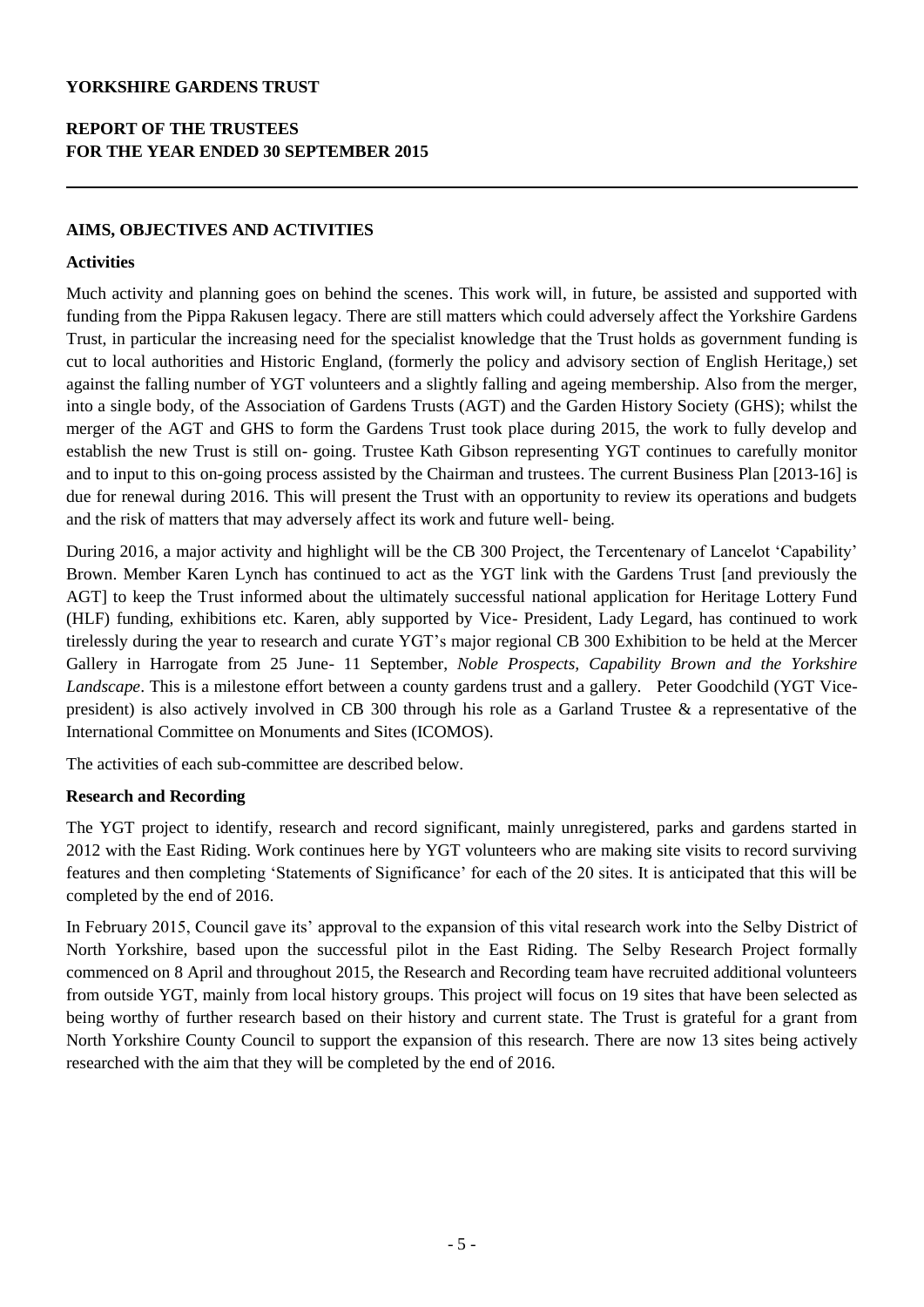## **AIMS, OBJECTIVES AND ACTIVITIES**

#### **Research and Recording – continued**

The Trust is also optimistic that further progress with its research work will be made with support from the membership during the coming year, when it is proposed that unregistered sites in the Hambleton district of North Yorkshire will be researched and recorded. This work is linked to the review of the District's Local Development Framework and will be shared, like other areas, with District planners and conservation officers. The historic information on the sites will continue to be added to the Parks and Gardens UK Database and to the YGT website and the Historic Environment Record.

## **Conservation and Planning**

The Conservation sub-committee work encompasses: Planning Applications and Policy, Casework and Enquiries, Small Grant Scheme.

Planning Application lists are sent from The Gardens Trust (TGT) [formerly The Garden History Society (GHS)] each week and sites within the whole of Yorkshire are listed for possible comment by YGT. These may be of high or relatively low importance but can and do involve a level of expertise and judgement in addition to time and voluntary travel resources to enable comment to be made. During the year comments and advice have been given on various planning applications including those affecting Bretton Hall, Harewood House, St Ives Estate Bradford, Ledston, Nostell Priory, Undercliffe Cemetery, Bradford and comments have been made on proposals for Thorpe Perrow, and Eagle Hall Pateley Bridge. Comments have also been made on various local authority planning policy documents, and the Brodsworth Hall Draft Conservation Plan. Support was provided to a request from the Friends of Robert Park to support an application to Historic England to upgrade the status of Roberts Park, Saltaire to ll\* on the basis that it is an integral part of the world heritage site 'model village'.

The Small Grant Scheme. The Council is grateful for a very generous donation to the Small Grants Scheme to enable it to continue in 2015, without drawing on the general funds of the YGT. This enables us to offer £2,000 in grants in the current year. Last year the dating in the title for the Small Grants Scheme was altered to simplify understanding and to correlate with the YGT accounts year. Thus this year it is now 'Small Grants Scheme 2015' (not as it would have been in the past, Small Grants Scheme 2014-15). The Grant Application Form is available online on the YGT website and is sent out electronically to Historic England, Historic Environment Forum, Civic Societies, Local Authority departments and Heritage Champions, professional bodies and other organisations and voluntary groups. For 2015 there were four applications of which two were allocated; for Fishpond Wood, Bewerley and for the Walled Garden, Ripon. It has been a special year for 2 projects in nationally significant historic parks and gardens that received a small grant in recent years [2012-13 and 2014]. The renewal and repair of the Ionic Temple at Duncombe Park was completed and the long journey to restore Scampston conservatory and the adjacent bothies and to develop them as a Heritage and Learning centre has reached its destination.

Conservation meetings continued to be held in York, the meeting room kindly provided by the York architects, Ferrey & Mennim. The sub-committee chairman reported fully on all of the three areas of the Conservation subcommittee's work.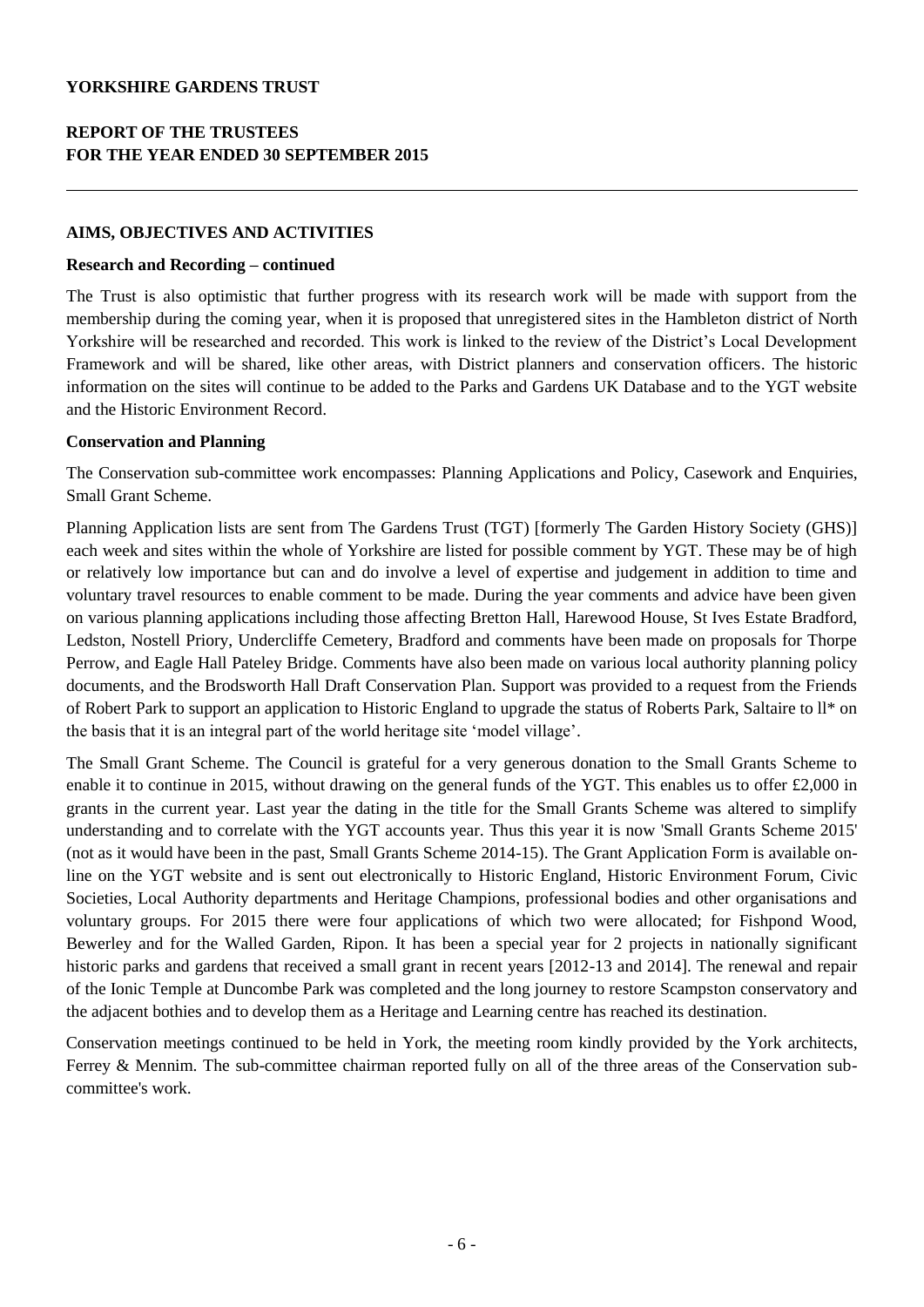## **AIMS, OBJECTIVES AND ACTIVITIES**

#### **Conservation and Planning - continued**

The YGT also has a nominated representative as a Trustee for the Wentworth Castle and Stainborough Park Heritage Trust (WC & SPHT); Jane Furse who is Vice Chair of the WC & SPHT Charity, Chair of the Estates and Heritage Sub Committee and also sits on their new Steering group and Archives Committee. November  $4<sup>th</sup>$ , 2014 was a very significant day, and marked an important milestone in the on-going work [that has so far continued over more than 14 years] to restore and regenerate this very important site, when the team welcomed the Duke of Gloucester to formally open the beautifully restored Conservatory. That day also marked the publication and issue of the site's new guidebook to which Jane contributed all the horticultural content. Funding from the HLF and significant funding from other organisations in match funding has allowed the Trust to use this colourful new guide to include and thus to publicise the breadth of research that it has fostered [since 2001] to a much wider audience. The Trust is understandably proud of the guide and of all their achievements.

## **Events**

This year we have had a new team arranging events. Long-established member Ray Blyth returned to the committee joined by John and Liz Barker, new member Fiona Barlow and the Chairman, who between them ensured a wide range of carefully chosen and well-timed lectures and visits to gardens, landscapes and sites of historic interest. Details of all events are written up and feature in the twice-yearly newsletters. In November our Chairman spoke about the history of Cottage Gardens at a lecture and social afternoon. Visits included Tudor Croft, Guisborough, Farnley Hall, Drointon Nurseries Norton Conyers, Beacon Hill House Langbar Ilkley, Temple Grounds Richmond, Old Rectory, Scrayingham, Littlethorpe Manor, Ripon, The White House Husthwaite, Friarwood Valley Gardens and Historic Pontefract, Shibden Hall and Dove Cottage Halifax, and Aske Hall Gardens and Park Richmond. Some of the visits were at garden/landscapes owned by YGT members who gave the event to the Trust to assist with funds; we are very grateful for their support. Some events also supported other charities such as the National Gardens Scheme. The visit to Littlethorpe Manor was a special joint visit that we organised with our members and a visiting group of forty members of the Welsh Historic Gardens Trust. In April the Trust hosted a day at RHS Harlow Carr for about 75 members of the Leeds Refugee Forum, organised by trustee Jane Furse with the help of some 12 YGT members. Many families enjoyed a warm day in the gardens with members of the Trust who provided the refreshments. At the AGM the Events Committee asked attendees to complete a short questionnaire about their attitudes to events. This confirmed that the biggest desire was to visit gardens which are not open to the public, with visiting historic parks and designed landscapes a close second; much in line with what we are currently doing. The most useful information was suggestions of where our members would like YGT to organise visits and events.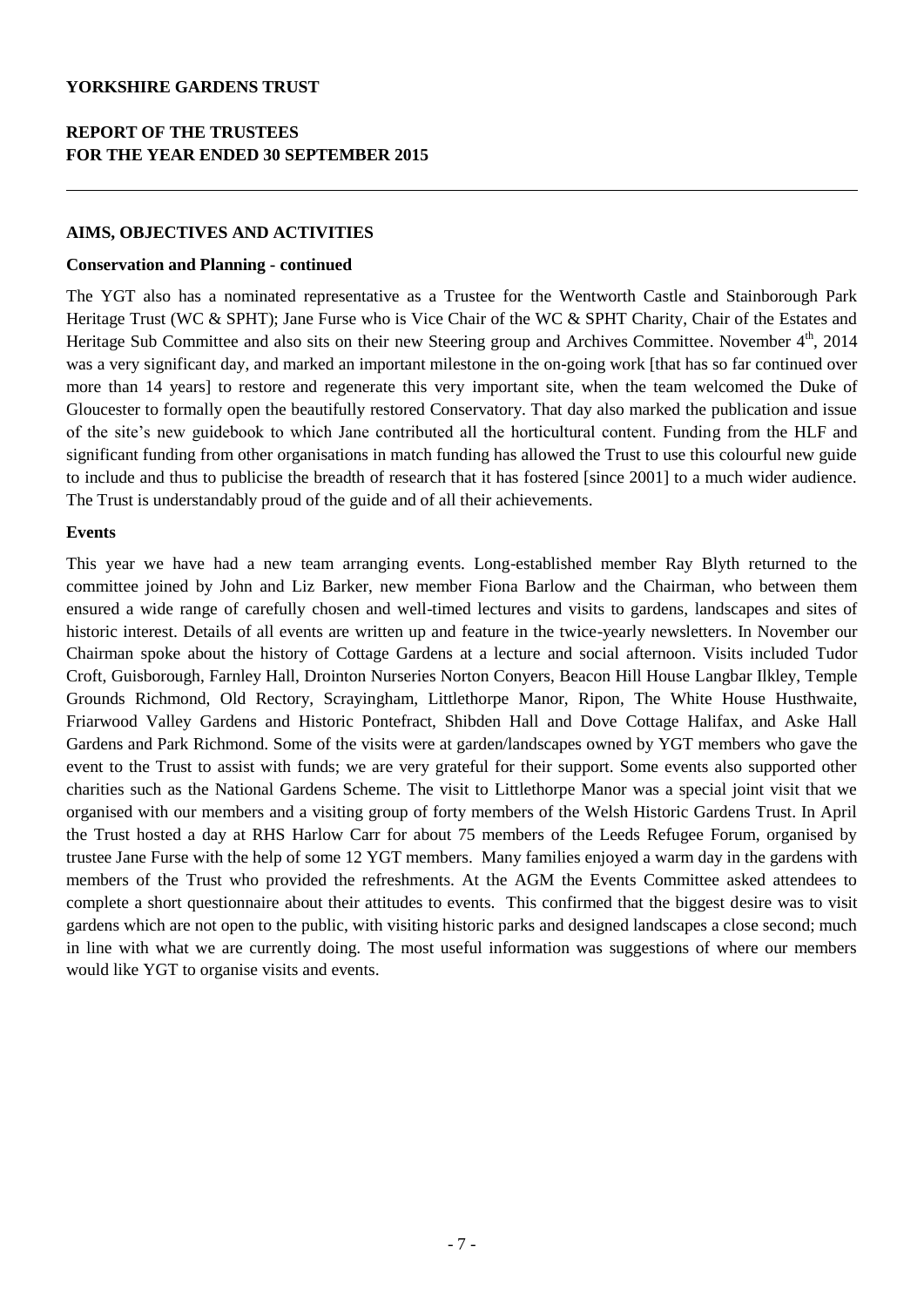## **AIMS, OBJECTIVES AND ACTIVITIES**

#### **Events - continued**

YGT was represented at the three-day Joint Annual Conference and AGM of the Association of Gardens Trust and The Garden History Society in Newcastle in July 2015. In the period leading up this event, Council of Management submitted comments on the draft constitution of the merged body and on the draft business plan to the Transitional Committee that was undertaking the merger process. Council's concerns remained that the merged organisation needed to have in place a realistic and deliverable business plan at the point of any agreement decision being made. At Newcastle, both the AGT and the GHS held their AGM's concurrently and, following a positive vote in favour by both organisations, there followed an AGM of The Gardens Trust to immediately elect a new Board to manage the new organisation and to establish the new organisational and Committee structure for handling the work. Aside from these serious matters, County Gardens Trust members and their new Garden History Society colleagues from all over the country enjoyed a full weekend of lectures and landscape and garden visits in both County Durham and Northumberland, hosted by the Northumbria Gardens Trust as well as taking the opportunity to meet and to make new friends.

## **Communications**

The Trust 's website, [www.yorkshiregardenstrust.org.uk,](http://www.yorkshiregardenstrust.org.uk/) newsletters and e-mail notices help it to keep in touch with all its members and appeal to new members who discover it on-line, through the membership brochure or from talks given by some Trustees. If you have a place to display or distribute copies of the membership brochure then please contact Louise Amende or a Council member for copies. Council is keen to take the special opportunities provided in 2016, with the major CB 300 exhibition at the Mercer Art Gallery and, in 2017, with the celebration of  $21<sup>st</sup>$  birthday of the Trust, to attract new members. It is also keen to exploit a variety of means to achieve this end and new members using Facebook and Twitter.

YGT recognises the importance of having a web- site that is attractive, informative, easy to use and reflects good practice and modern technology. With this in mind, it took the decision, in 2015, to refresh and to upgrade and update the web- site. We are very grateful to Louise Wickham, the YGT Webmaster, for leading and for overseeing this on- going work, together with web- designer Pat Gibb. We also appreciate all Louise's work, with input from others active for the Trust, to continue to keep the web-pages up to date and looking fresh and interesting.

During 2015, we were very grateful to Louise Amende for stepping in to assist with the editing of the Newsletter, during a period when our editor Tony Cleaver was ill. Thankfully, Tony is now fully recovered and able to resume his editorial duties. Louise's period of temporary editorship has now led on to change in responsibilities for the layout and preparation of the newsletter for printing. This is now being done by Louise instead of the print company, as occurred previously, which will lead to even closer control on the preparation for the printing and a financial saving to the Trust. The Editor would be pleased to have your thoughts, ideas, articles and comments for future Newsletters. The newsletter remains a major cost to the Trust but is an invaluable asset.

## **Schools Education**

Nicola Harrison, ably assisted by Lucy Porritt and Sue Lindley, now has 40 schools enrolled on the YGT schools membership register. This year, two School Grounds Development Awards of £250 each were selected. The schools selected, judged on where YGT could make the most difference to their success, were Marwood C of E Infant School, Great Ayton and Ingleby Arncliffe C of E Primary School, Northallerton. Funding for these awards was enabled by a generous donation of £1,000 made to the Trust to support the continuation of the work of the Schools Education Committee, without drawing on the reserves of the Trust.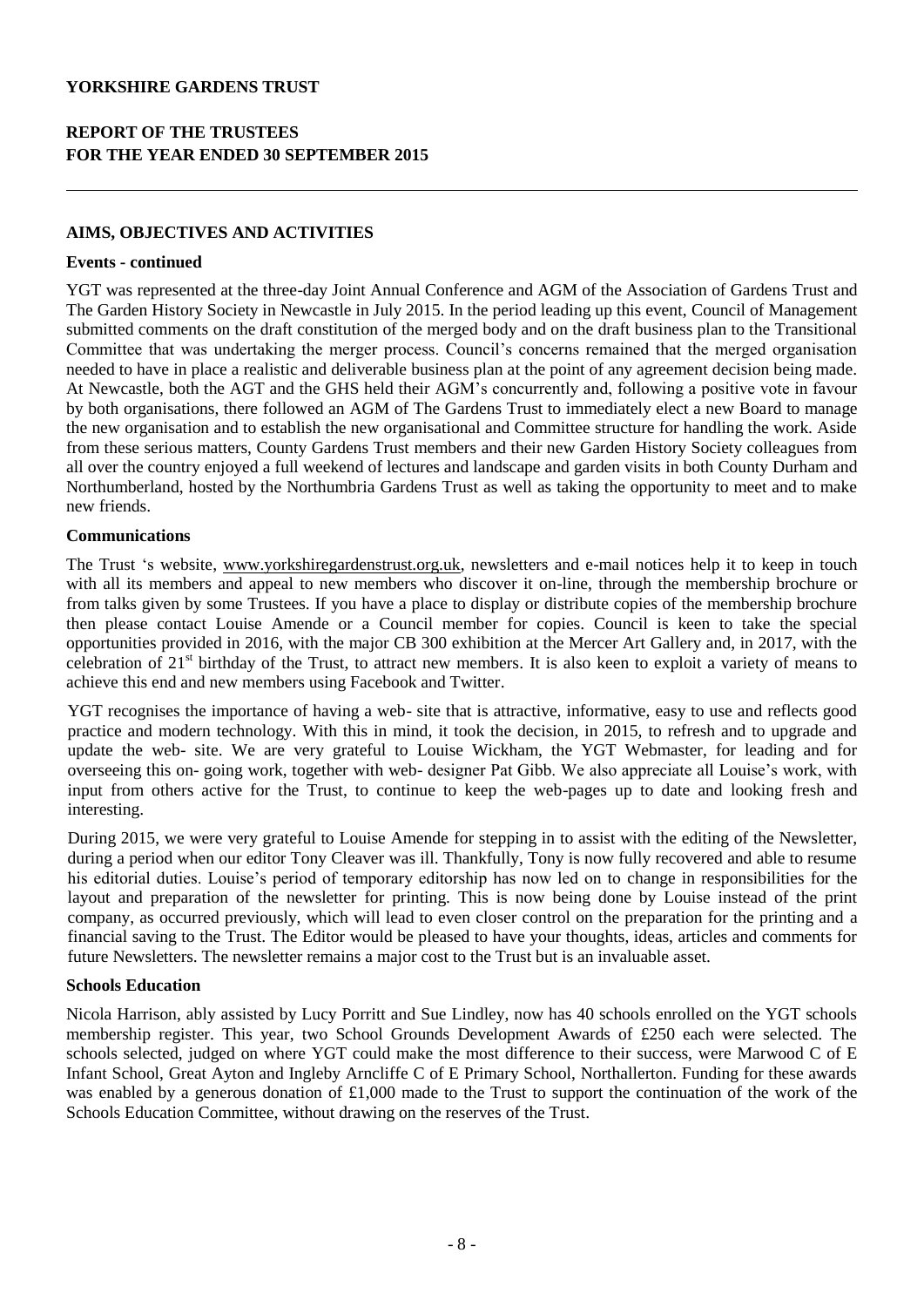## **AIMS, OBJECTIVES AND ACTIVITIES**

#### **Schools Education - continued**

'Cool Plants' was selected as the theme for 2015. This was one of the projects featured in the RHS Ready Steady Grow book given to schools by the Trust over the summer. During the dark month of February, 14 out of the 40 enrolled schools chose to receive a gift of a grow your own mushroom kit from YGT. Great feedback was received and the children's excitement watching the mushrooms visibly grow day by day and then the joy of eating them was so vivid in the responses received. During the Summer Term, all schools were offered a 'Jungle in a Box' seed growing kit, which again allowed many children to get involved in growing their own unusual plants The 'Cool Plants' theme continued by offering carnivorous plant workshops to four lucky schools. Crossley Hall Primary in Bradford, Swainby and Potto Primary near Northallerton, Royston St John Baptist C of E Primary, Barnsley and St Joseph's RC Primary, Keighley received entertaining and informative workshops given by a small North Yorkshire company, Wack's Wicked Plants. This year one of the Trust's early members John Hampshire, gave a donation in memory of his late wife who very much enjoyed all YGT's activities. The first Joyce Hampshire award was made in September, consisting of a set of Joseph Bentley Gardener's Apprentice tools. The recipient school was Clapham C of E Primary School, North Yorkshire which was delighted with the award.

The members of the Schools Education sub-committee have on request given help and advice on garden design, growing, harvesting, cooking and craft projects arising from the garden awareness promoted by the YGT. Visits have been carried out to encourage work on the gardens, and plant-selection advice offered. The YGT Newsletter is sent to schools via e-mail links along with other lesson plans and ideas from other sources. The 40 school members, at present, are sufficient work-load for the three volunteers and no further new schools are being actively sought. All seeds etc. costs have been allocated within the annual education budget for the year.

## **Archives**

The Yorkshire Gardens Trust has an archive at the Borthwick Institute, University of York and further papers were deposited by Liz Simson, former chairman, secretary and company secretary.

## **Membership**

The income from subscription is essential for the funding of the Trust. The membership at the year-end 2015 was slightly lower than last year:

66 Double memberships, 120 Single memberships, 14 Honorary memberships (includes researchers from other organisations who have been made honorary members whilst they work for YGT, both for goodwill and insurance purposes), 3Associations, 1Corporate membership, 25 Life members, 1Honorary life-member, 40 School members.

## **Business Planning**

The Business Plan 2013-16, in three volumes or sections, was completed and adopted by Council in 2014.

Information is available on the website; the summary is on the public area and the full documents in the member's area. The Plan will be reviewed in 2016.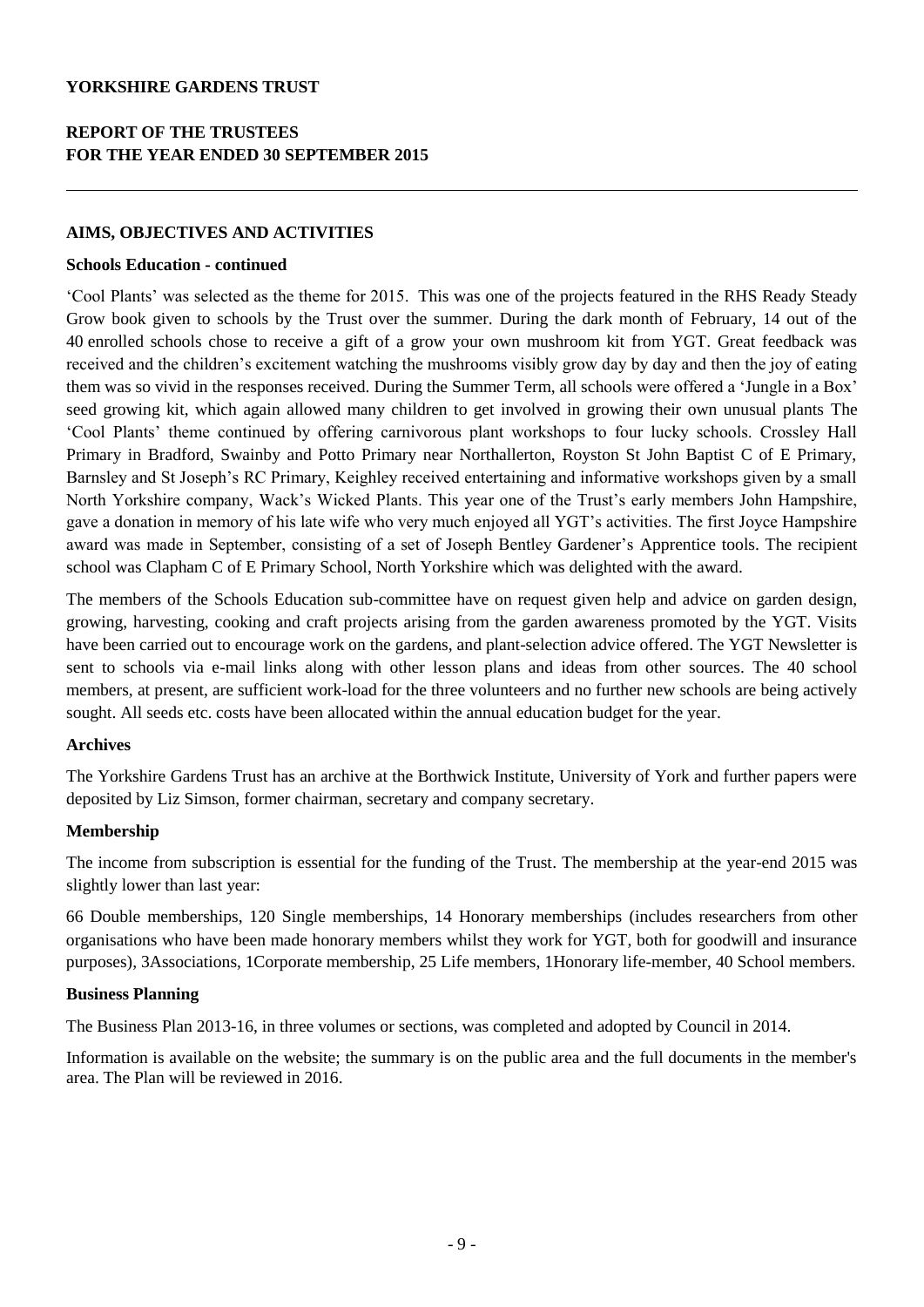## **REPORT OF THE TRUSTEES FOR THE YEAR ENDED 30 SEPTEMBER 2015**

## **FINANCIAL REVIEW**

The Council of Management and the Trust's paid part-time administrative help have worked hard this financial year to find ways to reduce costs. Whilst aiming to make events affordable, the events team has succeeded in continuing the good surplus in order to offset administration costs and add to the voluntary income. Membership subscriptions do not cover the Trust's outgoings so the surplus is vital and with an ageing membership we need to work harder at recruiting more and younger members. We are hopeful that YGT's very active contribution to the Brown Tercentenary, particularly the exhibition at the Mercer Gallery will give the Trust a good opportunity to recruit new members in 2016. Plans are also in hand for next year's event's programme and to continue our efforts to create a good surplus for our work, and the Council remains aware of the value of the Business Plan and its use as a tool in any approaches for grant funding for specific projects. However receiving the wonderful legacy from one of our founders, the late Mrs Phillipa Rakusen, has made the Trust's financial position much stronger and will enable us to achieve more for Yorkshire's historic parks and gardens. The Council has developed a conservative strategy for the legacy.

The Trust resources comprise its members, their skills and willingness to assist the Trust, the wealth of information it holds and the funds largely, but not solely, from subscriptions. However, the Trust continues to rely on the services of a few unpaid volunteers and donations in kind of office facilities, postage, telephone, printing, copying and the non-claiming of travelling expenses etc., to augment the Council's expenses included in the financial statements. The lack of active volunteers continues to be a major risk for the Trust and this under constant review by the Council.

Appropriate insurance remain in place including professional indemnity insurance covering trustees and Vicepresidents. Non-YGT new members of the Research and Recording sub-committee are also made members of the Trust so that they are covered by our insurance. The Trust's assets held in cash are available and adequate to fulfil the obligations of the charity.

## **Reserves policy**

The Trust endeavours to retain the necessary level of reserves and to continue to plan the prioritisation of expenditure with care to further the aims and objectives of the Trust and secure its future.

This report has been prepared in accordance with the special provisions of Part 15 of the Companies Act 2006 relating to small companies.

Approved by order of the board of trustees on 2 February 2016 and signed on its behalf by:

Mrs Valerie Hepworth - Trustee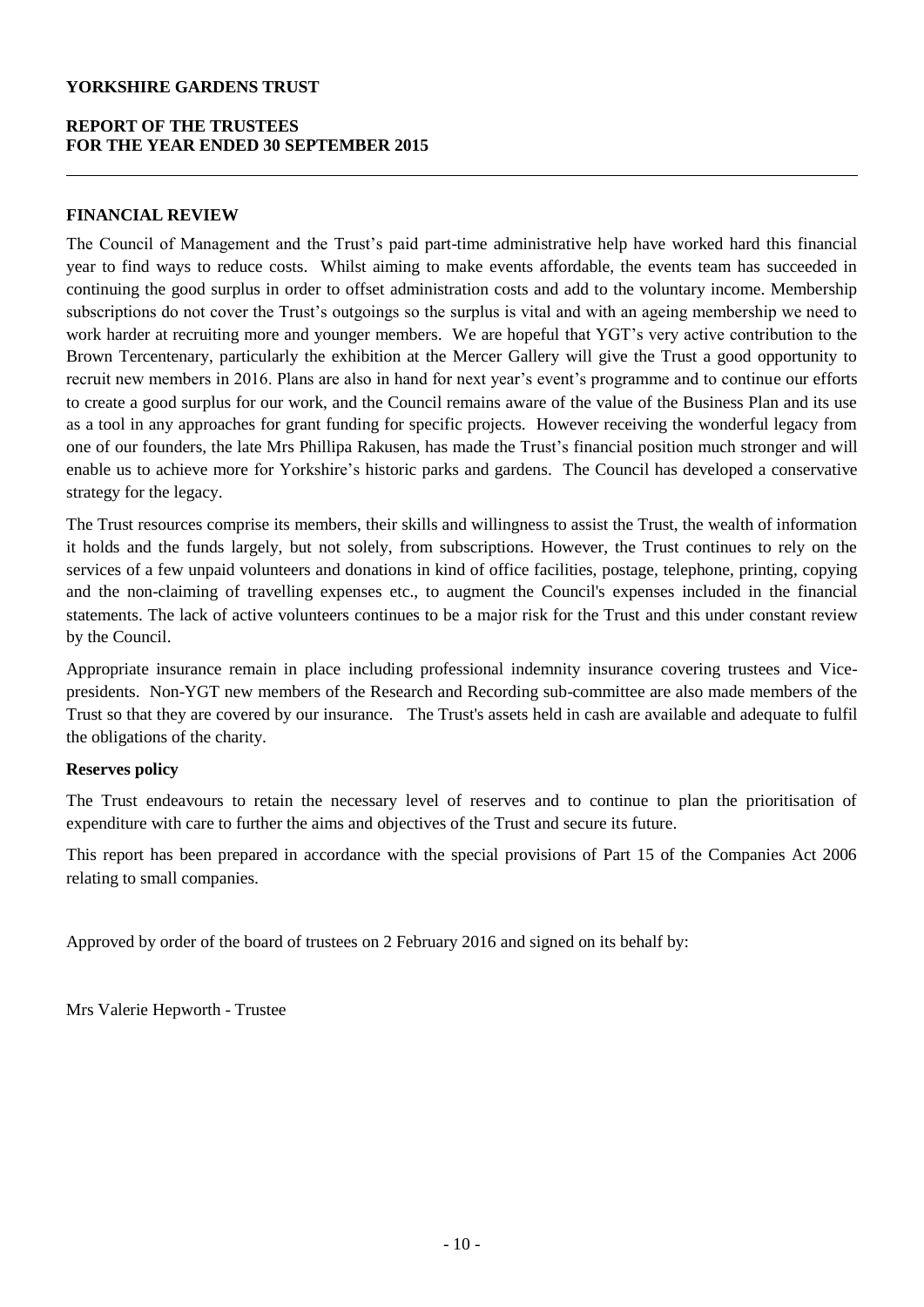# **INDEPENDENT EXAMINER'S REPORT TO THE TRUSTEES OF YORKSHIRE GARDENS TRUST**

I report on the accounts for the year ended 30 September 2015 set out on pages twelve to twenty.

#### **Respective responsibilities of trustees and examiner**

The charity's trustees (who are also the directors for the purposes of company law) are responsible for the preparation of the accounts. The charity's trustees consider that an audit is not required for this year (under Section 144(2) of the Charities Act 2011 (the 2011 Act)) and that an independent examination is required.

Having satisfied myself that the charity is not subject to audit under company law and is eligible for independent examination, it is my responsibility to:

- examine the accounts under Section 145 of the 2011 Act
- to follow the procedures laid down in the General Directions given by the Charity Commission (under Section 145(5)(b) of the 2011 Act); and
- to state whether particular matters have come to my attention.

#### **Basis of the independent examiner's report**

My examination was carried out in accordance with the General Directions given by the Charity Commission. An examination includes a review of the accounting records kept by the charity and a comparison of the accounts presented with those records. It also includes consideration of any unusual items or disclosures in the accounts, and seeking explanations from you as trustees concerning any such matters. The procedures undertaken do not provide all the evidence that would be required in an audit, and consequently no opinion is given as to whether the accounts present a 'true and fair view ' and the report is limited to those matters set out in the statements below.

#### **Independent examiner's statement**

In connection with my examination, no matter has come to my attention:

- (1) which gives me reasonable cause to believe that, in any material respect, the requirements
	- to keep accounting records in accordance with Section 386 and 387 of the Companies Act 2006; and
	- to prepare accounts which accord with the accounting records, comply with the accounting requirements of Sections 394 and 395 of the Companies Act 2006 and with the methods and principles of the Statement of Recommended Practice: Accounting and Reporting by Charities

have not been met; or

(2) to which, in my opinion, attention should be drawn in order to enable a proper understanding of the accounts to be reached.

Mr H Priest UHY Calvert Smith Chartered Accountants 31 St Saviourgate York YO1 8NQ

Date: 3 February 2016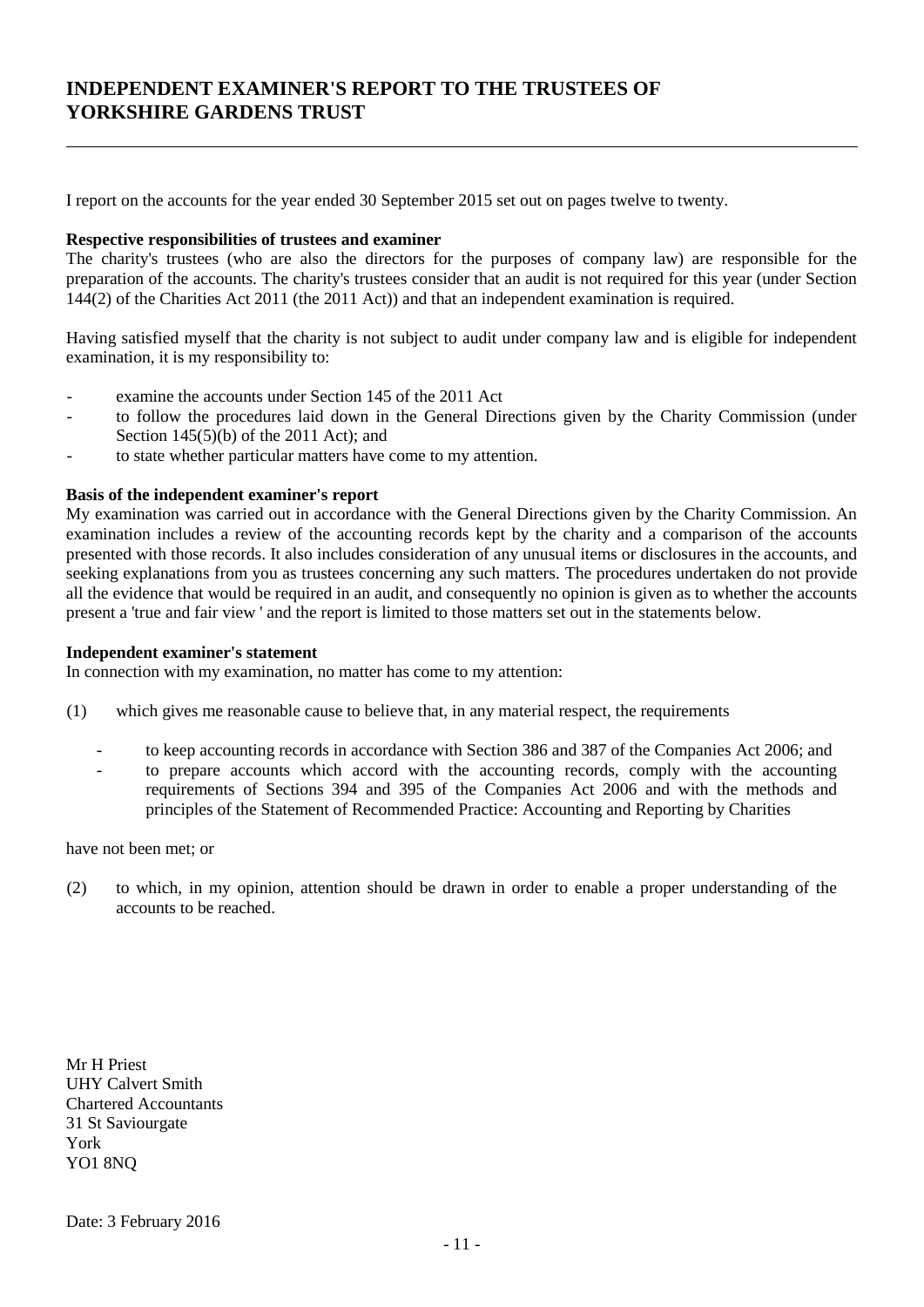## **STATEMENT OF FINANCIAL ACTIVITIES FOR THE YEAR ENDED 30 SEPTEMBER 2015**

| <b>INCOMING RESOURCES</b>                                 | <b>Notes</b>   | <b>Unrestricted</b><br>funds<br>£ | <b>Restricted</b><br>funds<br>£ | 2015<br><b>Total</b><br>funds<br>$\mathbf f$ | 2014<br>Total funds<br>$\pounds$ |
|-----------------------------------------------------------|----------------|-----------------------------------|---------------------------------|----------------------------------------------|----------------------------------|
| <b>Incoming resources from generated</b>                  |                |                                   |                                 |                                              |                                  |
| funds                                                     |                |                                   |                                 |                                              |                                  |
| Voluntary income                                          | $\overline{c}$ | 51,206                            | 8,000                           | 59,206                                       | 22,692                           |
| Investment income                                         | $\overline{3}$ | 19                                |                                 | 19                                           | 27                               |
| <b>Incoming resources from charitable</b>                 |                |                                   |                                 |                                              |                                  |
| activities                                                | $\overline{4}$ |                                   |                                 |                                              |                                  |
| Functions, events                                         |                | 6,329                             |                                 | 6,329                                        | 8,457                            |
| Sale of books                                             |                | 37                                |                                 | 37                                           |                                  |
| <b>Total incoming resources</b>                           |                | 57,591                            | 8,000                           | 65,591                                       | 31,176                           |
| <b>RESOURCES EXPENDED</b><br><b>Charitable activities</b> |                |                                   |                                 |                                              |                                  |
| Functions, events                                         |                | 2,457                             |                                 | 2,457                                        | 4,467                            |
| Grants, donations                                         |                | 2,568                             | 1,000                           | 3,568                                        | 21,247                           |
| <b>Capability Brown Celebrations Costs</b>                |                |                                   | 445                             | 445                                          |                                  |
| <b>Governance costs</b>                                   | 6              | 9,187                             |                                 | 9,187                                        | 10,451                           |
| Other resources expended                                  |                | 20                                | 274                             | 294                                          |                                  |
| <b>Total resources expended</b>                           |                | 14,232                            | 1,719                           | 15,951                                       | 36,165                           |
|                                                           |                |                                   |                                 |                                              |                                  |
| NET INCOMING/(OUTGOING)<br><b>RESOURCES</b>               |                | 43,359                            | 6,281                           | 49,640                                       | (4,989)                          |
| <b>RECONCILIATION OF FUNDS</b>                            |                |                                   |                                 |                                              |                                  |
| <b>Total funds brought forward</b>                        |                | 25,654                            | 3,000                           | 28,654                                       | 33,643                           |
| <b>TOTAL FUNDS CARRIED FORWARD</b>                        |                | 69,013                            | 9,281                           | 78,294                                       | 28,654                           |

The notes form part of these financial statements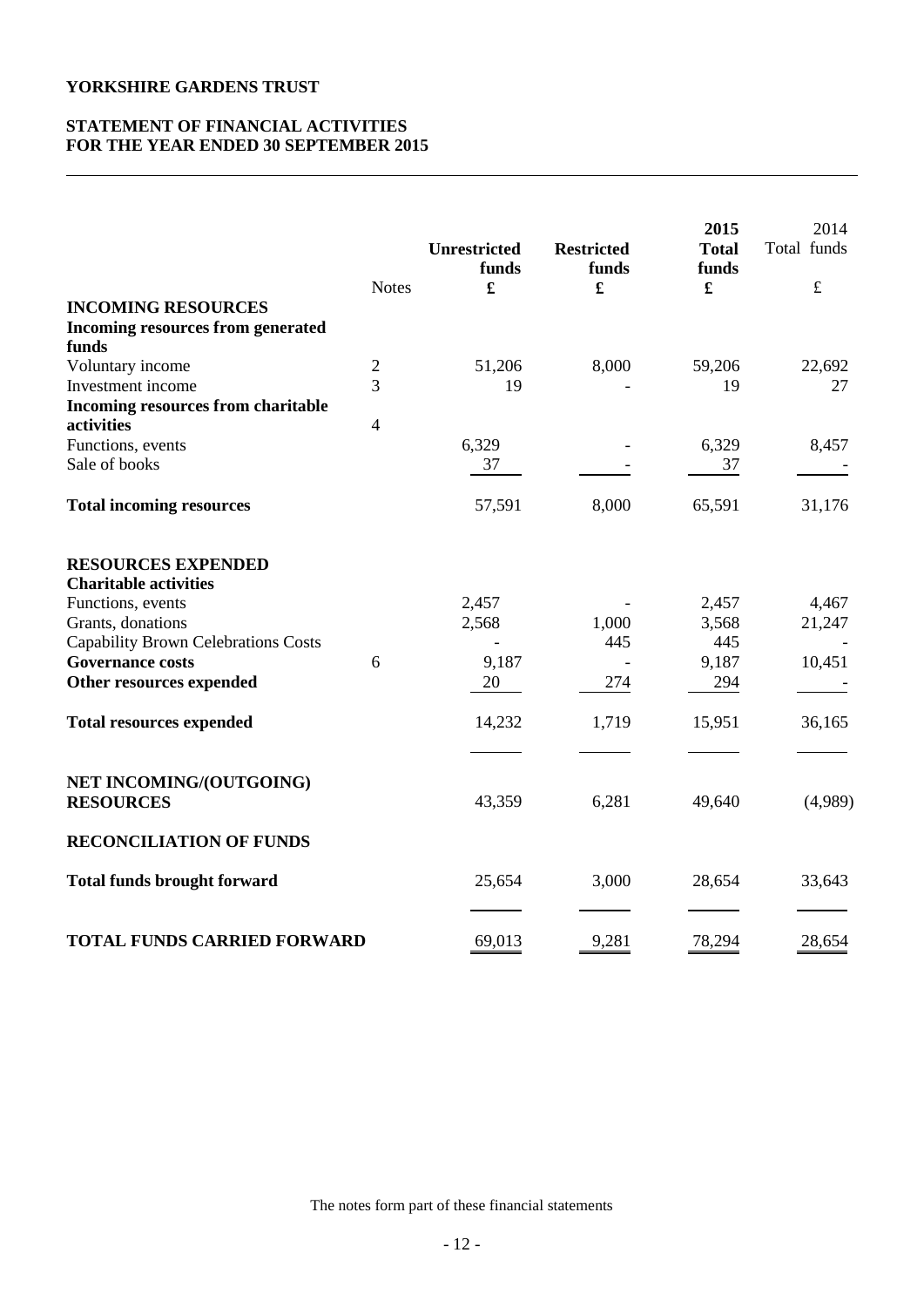## **BALANCE SHEET AT 30 SEPTEMBER 2015**

|                                                               |              | <b>Unrestricted</b><br>funds | <b>Restricted</b><br>funds | 2015<br><b>Total funds</b> | 2014<br>Total funds |
|---------------------------------------------------------------|--------------|------------------------------|----------------------------|----------------------------|---------------------|
|                                                               | <b>Notes</b> | £                            | $\pmb{\mathfrak{L}}$       | $\pmb{\mathfrak{L}}$       | $\pounds$           |
| <b>FIXED ASSETS</b><br>Tangible assets                        | 9            | 50                           |                            | 50                         | 60                  |
| <b>CURRENT ASSETS</b><br>Debtors<br>Cash at bank              | 10           | 129<br>70,040                | 9,281                      | 129<br>79,321              | 30,372              |
|                                                               |              | 70,169                       | 9,281                      | 79,450                     | 30,372              |
| <b>CREDITORS</b><br>Amounts falling due within one year       | 11           | (1,206)                      |                            | (1,206)                    | (1,778)             |
| NET CURRENT ASSETS                                            |              | 68,963                       | 9,281                      | 78,244                     | 28,594              |
| <b>TOTAL ASSETS LESS CURRENT</b><br><b>LIABILITIES</b>        |              | 69,013                       | 9,281                      | 78,294                     | 28,654              |
| <b>NET ASSETS</b>                                             |              | 69,013                       | 9,281                      | 78,294                     | 28,654              |
| <b>FUNDS</b><br>Unrestricted funds<br><b>Restricted funds</b> | 12           |                              |                            | 69,013<br>9,281            | 25,654<br>3,000     |
| <b>TOTAL FUNDS</b>                                            |              |                              |                            | 78,294                     | 28,654              |

The notes form part of these financial statements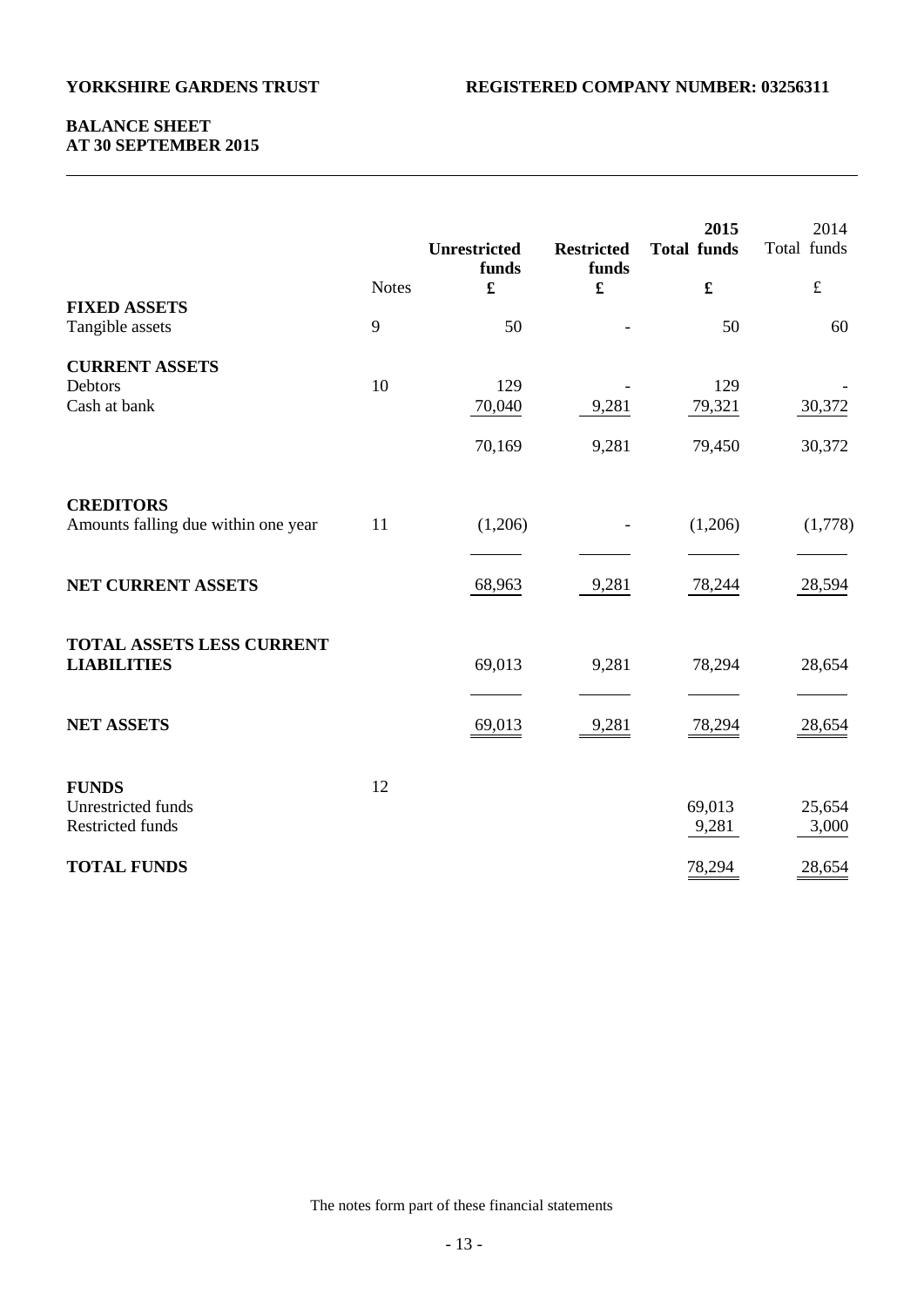## **BALANCE SHEET - CONTINUED AT 30 SEPTEMBER 2015**

The charitable company is entitled to exemption from audit under Section 477 of the Companies Act 2006 for the year ended 30 September 2015.

The members have not required the charitable company to obtain an audit of its financial statements for the year ended 30 September 2015 in accordance with Section 476 of the Companies Act 2006.

The trustees acknowledge their responsibilities for

- (a) ensuring that the charitable company keeps accounting records that comply with Sections 386 and 387 of the Companies Act 2006 and
- (b) preparing financial statements which give a true and fair view of the state of affairs of the charitable company as at the end of each financial year and of its surplus or deficit for each financial year in accordance with the requirements of Sections 394 and 395 and which otherwise comply with the requirements of the Companies Act 2006 relating to financial statements, so far as applicable to the charitable company.

These financial statements have been prepared in accordance with the special provisions of Part 15 of the Companies Act 2006 relating to small charitable companies and with the Financial Reporting Standard for Smaller Entities (effective April 2008).

The financial statements were approved by the Board of Trustees on 2 February 2016 and were signed on its behalf by:

Mrs Valerie Hepworth -Trustee

Mr David Howard Palmer Tiptaft -Trustee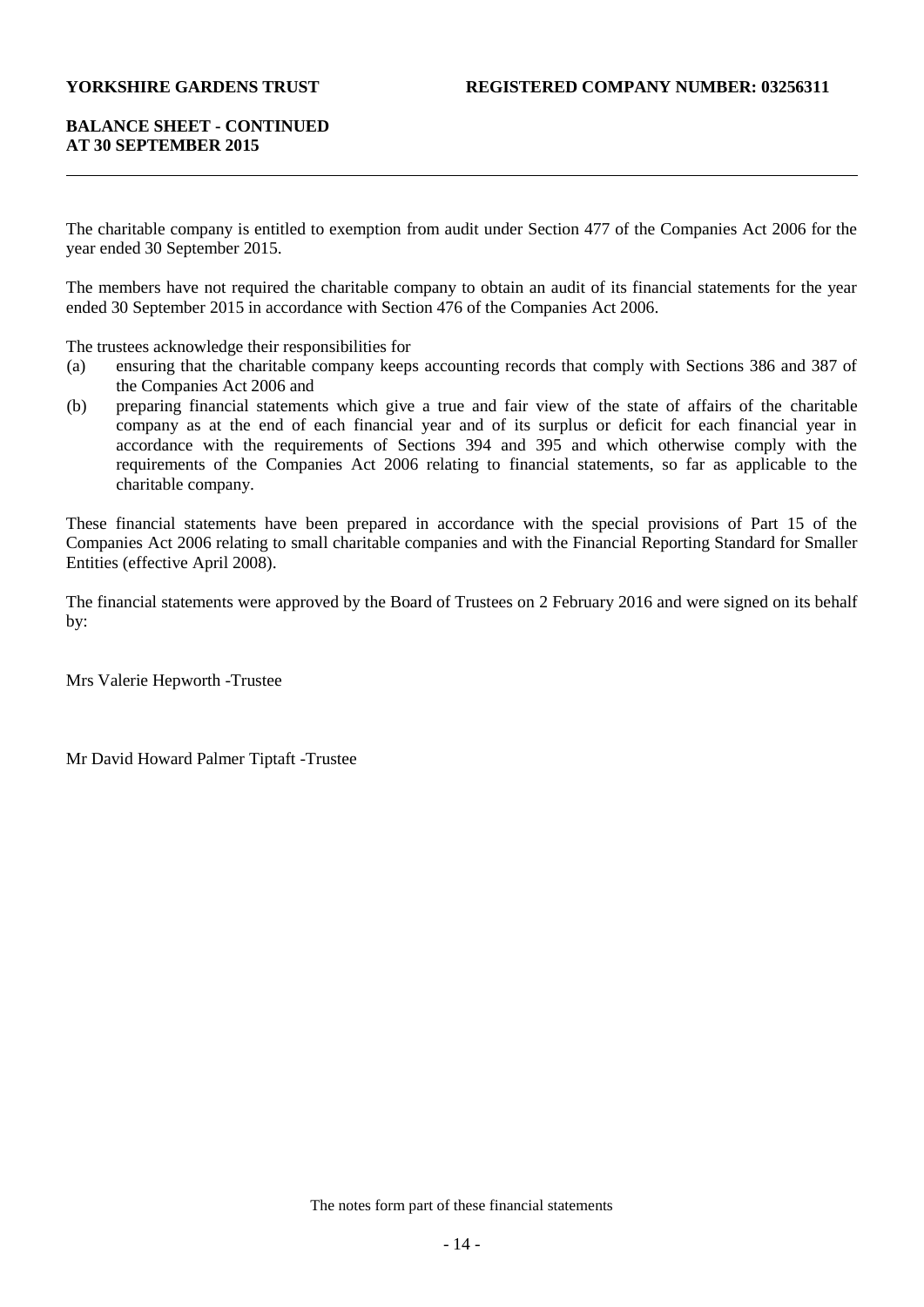## **NOTES TO THE FINANCIAL STATEMENTS FOR THE YEAR ENDED 30 SEPTEMBER 2015**

## **1. ACCOUNTING POLICIES**

#### **Accounting convention**

The financial statements have been prepared under the historical cost convention, and in accordance with the Financial Reporting Standard for Smaller Entities (effective April 2008), the Companies Act 2006 and the requirements of the Statement of Recommended Practice, Accounting and Reporting by Charities.

#### **Incoming resources**

All incoming resources are included on the Statement of Financial Activities when the charity is legally entitled to the income and the amount can be quantified with reasonable accuracy.

#### **Resources expended**

Expenditure is accounted for on an accruals basis and has been classified under headings that aggregate all costs related to the category. Expenditure includes VAT which is reported as part of the expenditure to which it relates. Where costs cannot be directly attributed to particular headings they have been allocated to activities on a basis consistent with the use of resources.

Grants offered subject to conditions which have not been met at the year-end date are noted as a commitment but not accrued as expenditure.

#### **Tangible fixed assets**

Depreciation is provided at the following annual rates in order to write off each asset over its estimated useful life.

Plant and machinery etc - 15% on reducing balance

#### **Taxation**

The charity is exempt from corporation tax on its charitable activities.

#### **Fund accounting**

Unrestricted funds can be used in accordance with the charitable objectives at the discretion of the trustees.

Restricted funds can only be used for particular restricted purposes within the objects of the charity. Restrictions arise when specified by the donor or when funds are raised for particular restricted purposes.

Further explanation of the nature and purpose of each fund is included in the notes to the financial statements.

## **2. VOLUNTARY INCOME**

|                                  | 2015   | 2014                     |
|----------------------------------|--------|--------------------------|
|                                  | £      | £                        |
| Members subscriptions, donations | 4,410  | 3,175                    |
| Legacies                         | 46,223 | $\overline{\phantom{a}}$ |
| Gift aid                         | 543    | 1,517                    |
| Donations                        | 530    | 3,000                    |
| Grants                           | 7,500  | 15,000                   |
|                                  | 59,206 | 22,692                   |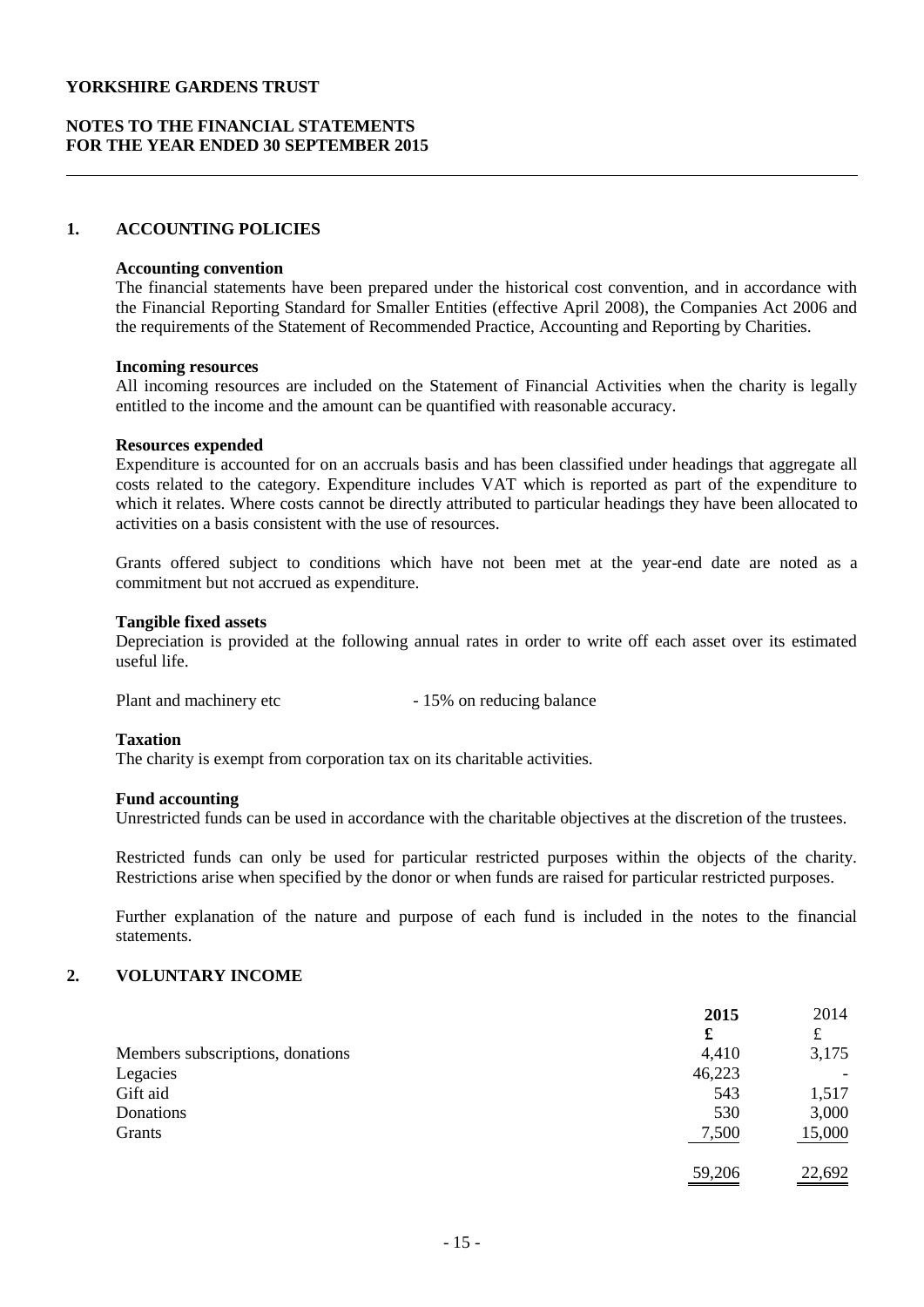## **NOTES TO THE FINANCIAL STATEMENTS - CONTINUED FOR THE YEAR ENDED 30 SEPTEMBER 2015**

## **3. INVESTMENT INCOME**

|    | Deposit account interest                                              | 2015<br>£<br>19 | 2014<br>£<br>27 |
|----|-----------------------------------------------------------------------|-----------------|-----------------|
| 4. | <b>INCOMING RESOURCES FROM CHARITABLE ACTIVITIES</b>                  |                 |                 |
|    |                                                                       | 2015            | 2014            |
|    |                                                                       | £               | $\pounds$       |
|    | Functions, events income                                              | 6,329           | 8,457           |
|    | Functions, events costs                                               | (2, 457)        | (4, 467)        |
|    | Functions, events surplus                                             | 3,872           | 3,990           |
| 5. | <b>GRANTS PAYABLE</b>                                                 |                 |                 |
|    |                                                                       | 2015            | 2014            |
|    |                                                                       | £               | £               |
|    | Grants, donations                                                     | 3,568           | 21,247          |
|    | The total grants paid to institutions during the year was as follows: |                 |                 |
|    |                                                                       | 2015            | 2014            |
|    |                                                                       | £               | $\pounds$       |
|    | <b>Schools Project</b>                                                | 665             | 1,016           |
|    | <b>Scampston Conservatory Preservation Company</b>                    | 903             | 15,000          |
|    | East Riding Designed Landscapes Project                               |                 | 472             |
|    | Friends of Friarwood Valley Gardens, Pontefract                       |                 | 1,000           |
|    | Gledhow Valley Gardens, Leeds                                         |                 | 600             |
|    | Friends of Boston Park, Rotherham                                     |                 | 1,000           |
|    | Friends of Peasholm Park, Scarborough                                 |                 | 943             |
|    | Friends of Physic Garden, Whitby                                      |                 | 216             |
|    | Duncombe Park, Ionic Temple                                           |                 | 1,000           |
|    | Garden of Remembrance, Todmorden                                      | 1,000           |                 |
|    | Upper Nidderdale Landscape, Harrogate                                 | 1,000           |                 |
|    |                                                                       | 3,568           | 21,247          |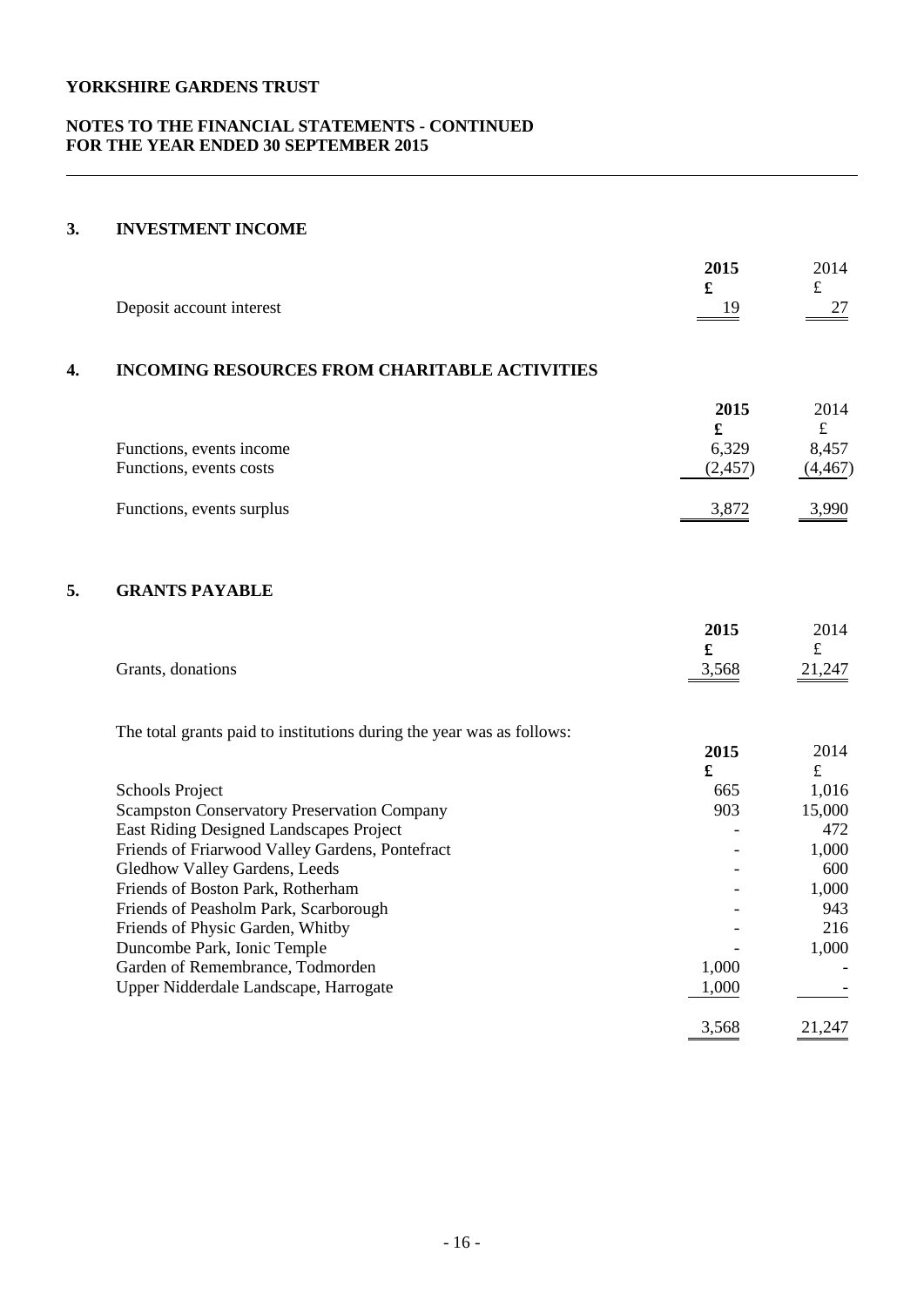## **NOTES TO THE FINANCIAL STATEMENTS - CONTINUED FOR THE YEAR ENDED 30 SEPTEMBER 2015**

## **6. GOVERNANCE COSTS**

|                                           | 2015  | 2014   |
|-------------------------------------------|-------|--------|
|                                           | £     | £      |
| Accountancy                               | 936   | 924    |
| Newsletter, printing, postage, stationery | 2,763 | 3,766  |
| Secretary                                 | 3,810 | 4,420  |
| Affiliation fee, subscription             | 534   | 527    |
| Insurance                                 | 225   | 225    |
| <b>Sundries</b>                           | 10    | 37     |
| Travelling, meeting expenses              | 909   | 552    |
|                                           | 9,187 | 10.451 |

## **7. NET INCOMING/(OUTGOING) RESOURCES**

Net resources are stated after charging/(crediting):

|                             | 2015 | 2014 |
|-----------------------------|------|------|
|                             |      |      |
| Depreciation - owned assets |      |      |

# **8. TRUSTEES' REMUNERATION AND BENEFITS**

There were no trustees' remuneration or other benefits for the year ended 30 September 2015 nor for the year ended 30 September 2014.

## **Trustees' expenses**

During the year, trustees' travelling expenses of £57 were reimbursed (2014 - Nil).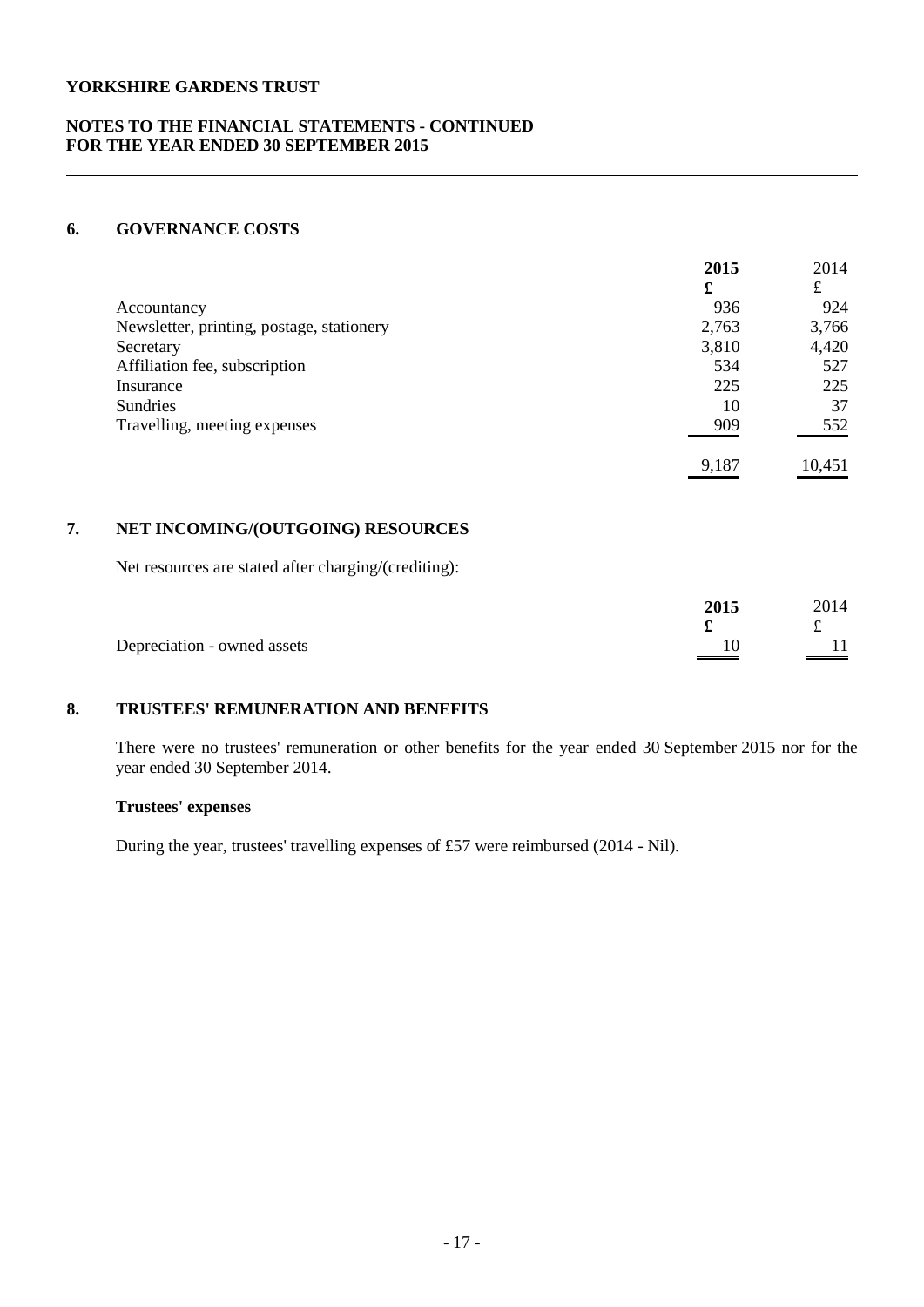## **NOTES TO THE FINANCIAL STATEMENTS - CONTINUED FOR THE YEAR ENDED 30 SEPTEMBER 2015**

## **9. TANGIBLE FIXED ASSETS**

|                                         | <b>Plant</b> and<br>machinery<br>etc<br>£ |
|-----------------------------------------|-------------------------------------------|
| <b>COST</b>                             |                                           |
| At 1 October 2014 and 30 September 2015 | 1,032                                     |
| <b>DEPRECIATION</b>                     |                                           |
| At 1 October 2014                       | 972                                       |
| Charge for year                         | 10                                        |
| At 30 September 2015                    | 982                                       |
| <b>NET BOOK VALUE</b>                   |                                           |
| At 30 September 2015                    | 50                                        |
| At 30 September 2014                    | 60                                        |

## **10. DEBTORS: AMOUNTS FALLING DUE WITHIN ONE YEAR**

|     | Other debtors                                         | 2015<br>£<br>129 | 2014 |
|-----|-------------------------------------------------------|------------------|------|
| 11. | <b>CREDITORS: AMOUNTS FALLING DUE WITHIN ONE YEAR</b> |                  |      |
|     |                                                       | 2015<br>£        | 2014 |
|     | Other creditors                                       | 1,206            | 778  |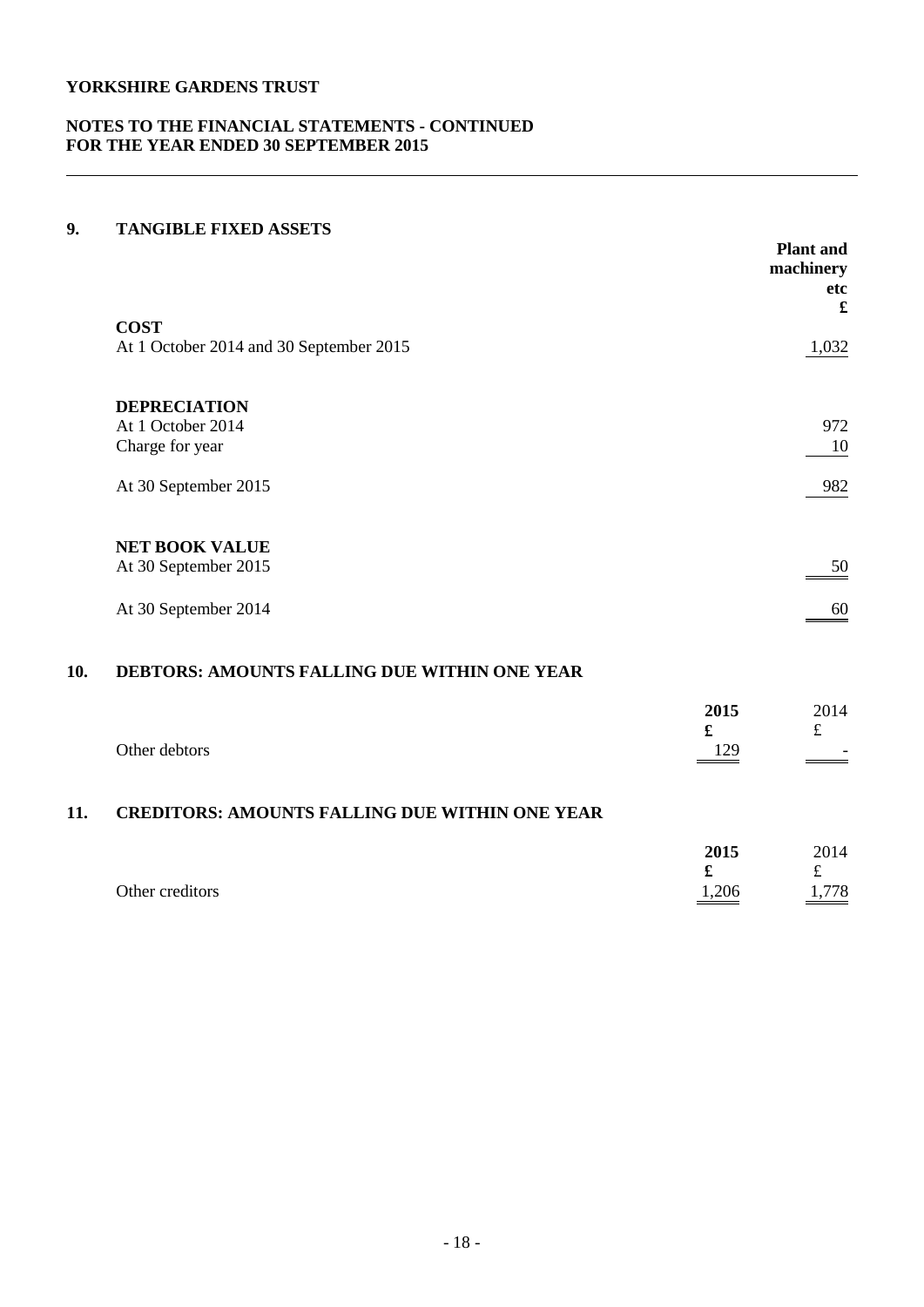## **NOTES TO THE FINANCIAL STATEMENTS - CONTINUED FOR THE YEAR ENDED 30 SEPTEMBER 2015**

## **12. MOVEMENT IN FUNDS**

|                                                          | At $1/10/14$<br>£ | <b>Net</b><br>movement in<br>funds<br>£ | <b>Transfers</b><br>between<br>funds<br>£ | At $30/9/15$<br>£ |
|----------------------------------------------------------|-------------------|-----------------------------------------|-------------------------------------------|-------------------|
| <b>Unrestricted funds</b>                                |                   |                                         |                                           |                   |
| General fund                                             | 6,735             | 45,927                                  | 15,656                                    | 68,318            |
| Yorkshire Gardens Trust Small Grant Fund                 | 11,726            | (1,903)                                 | (9,823)                                   |                   |
| Yorkshire Gardens Trust Schools Project                  | 7,193             | (665)                                   | (5,833)                                   | 695               |
|                                                          | 25,654            | 43,359                                  |                                           | 69,013            |
| <b>Restricted funds</b>                                  |                   |                                         |                                           |                   |
| <b>Yorkshire Gardens Trust Conservation and</b>          |                   |                                         |                                           |                   |
| <b>Education Fund</b>                                    | 3,000             | (1,000)                                 |                                           | 2,000             |
| North Yorkshire County Council                           |                   | 1,226                                   |                                           | 1,226             |
| Pursuit of Capability Brown celebrations in<br>2016 Fund |                   | 5,555                                   |                                           | 5,555             |
| Joyce Hampshire Awards Grant                             |                   | 500                                     |                                           | 500               |
|                                                          | 3,000             | 6,281                                   |                                           | 9,281             |
|                                                          |                   |                                         |                                           |                   |
| <b>TOTAL FUNDS</b>                                       | 28,654            | 49,640                                  |                                           | 78,294            |

Net movement in funds, included in the above are as follows:

|                                                                | <b>Incoming</b><br>resources<br>£ | expended<br>£ | <b>Resources</b> Movement in<br>funds<br>£ |
|----------------------------------------------------------------|-----------------------------------|---------------|--------------------------------------------|
| <b>Unrestricted funds</b>                                      |                                   |               |                                            |
| General fund                                                   | 57,591                            | (11,664)      | 45,927                                     |
| <b>Yorkshire Gardens Trust Small Grant Fund</b>                |                                   | (1,903)       | (1,903)                                    |
| Yorkshire Gardens Trust Schools Project                        |                                   | (665)         | (665)                                      |
|                                                                | 57,591                            | (14,232)      | 43,359                                     |
| <b>Restricted funds</b>                                        |                                   |               |                                            |
| <b>Yorkshire Gardens Trust Conservation and Education Fund</b> |                                   | (1,000)       | (1,000)                                    |
| North Yorkshire County Council                                 | 1,500                             | (274)         | 1,226                                      |
| Pursuit of Capability Brown celebrations in 2016 Fund          | 6,000                             | (445)         | 5,555                                      |
| Joyce Hampshire Awards Grant                                   | 500                               |               | 500                                        |
|                                                                | 8,000                             | (1,719)       | 6,281                                      |
|                                                                |                                   |               |                                            |
| <b>TOTAL FUNDS</b>                                             | 65,591                            | (15,951)      | 49,640                                     |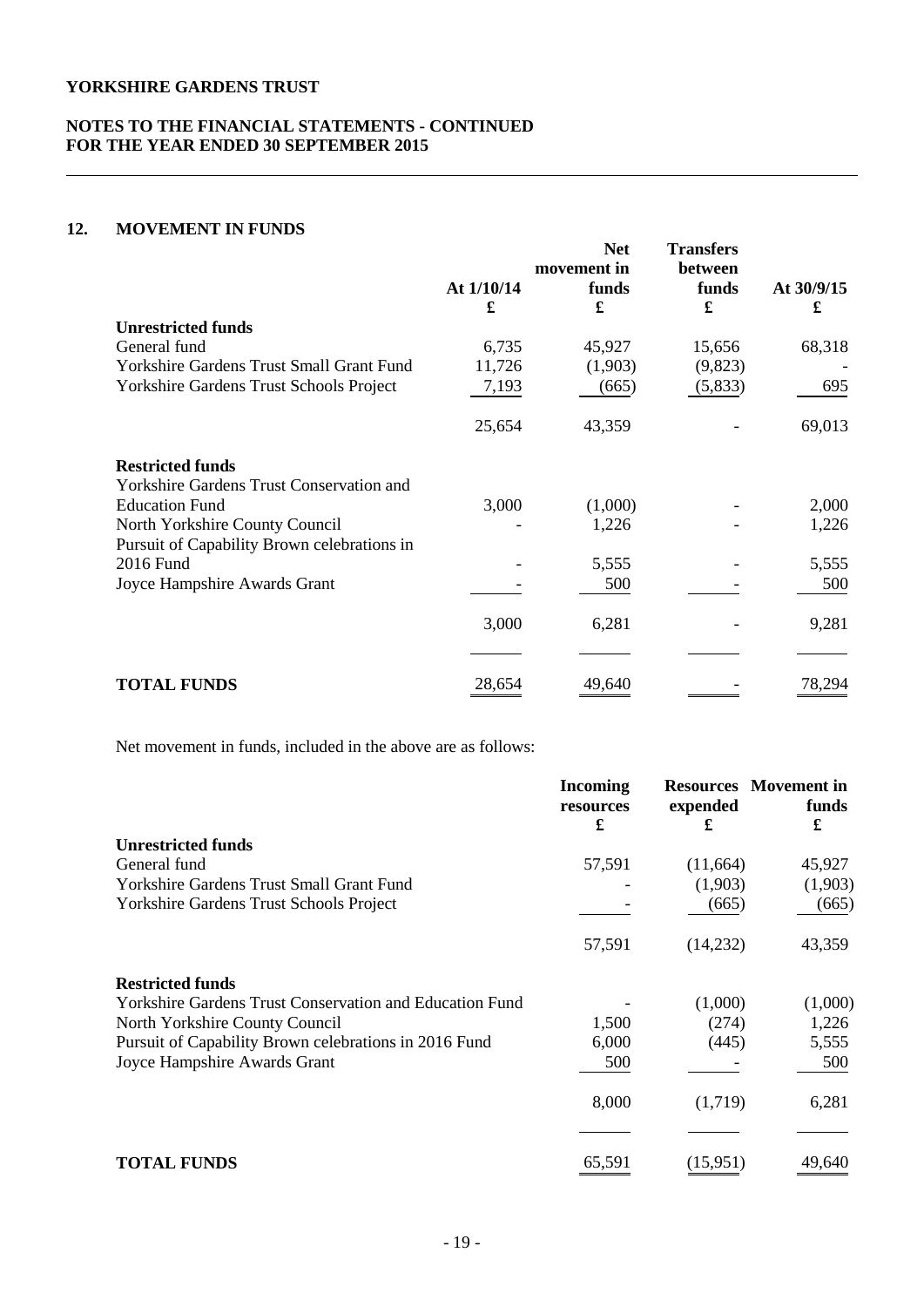## **NOTES TO THE FINANCIAL STATEMENTS - CONTINUED FOR THE YEAR ENDED 30 SEPTEMBER 2015**

## **12. MOVEMENT IN FUNDS - continued**

#### **Unrestricted funds**

Yorkshire Gardens Trust Small Grant Fund is for conservation projects.

Yorkshire Gardens Trust Schools project is for schools gardening projects.

#### **Restricted funds**

A grant of £1,500 was received from North Yorkshire County Council with the stipulation that the grant be applied for the research and recording purpose only.

A donation of £3,000 was received in 2014 specifically for conservation and education. This has been treated as a restricted donation.

The trust also received grants of £6,000 with the stipulation that the grant be applied for the celebrations of 300th anniversary of Capability Brown.

The trust received a donation during the year of £500 for the Joyce Hampshire Awards Grant this is awards for schools but for the special provision of Gardener's Apprentice Tools suitable for young hands.

#### **Transfers between funds**

During the year, the trustees decided to transfer £9,823 from the Yorkshire Gardens Trust Small Grant Fund (an unrestricted designated fund) to the General Fund.

During the year, the trustees decided to transfer £5,833 from the Yorkshire Gardens Trust School Project (an unrestricted designated fund) to the General Fund.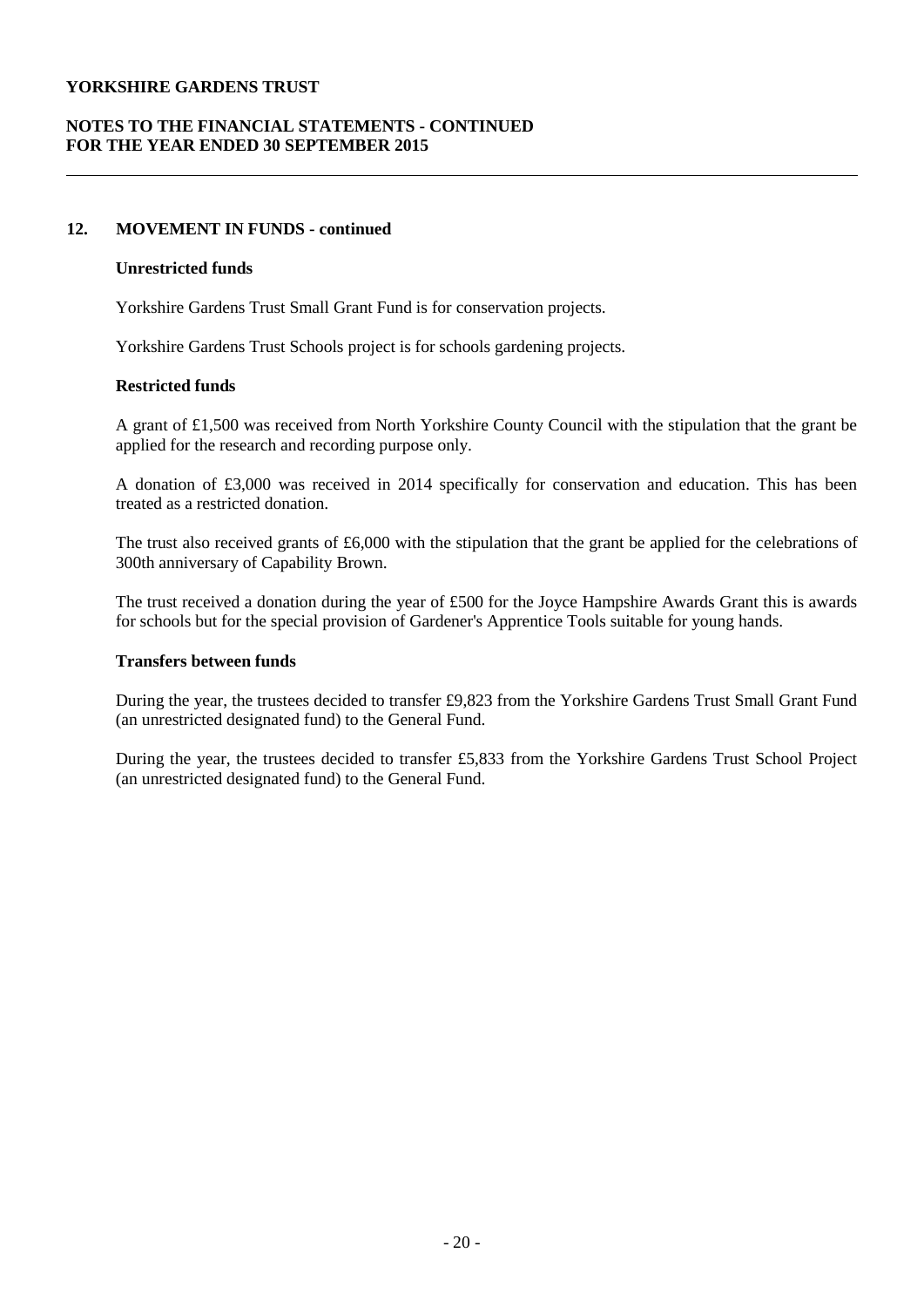## **DETAILED STATEMENT OF FINANCIAL ACTIVITIES FOR THE YEAR ENDED 30 SEPTEMBER 2015**

|                                                              | 2015<br>£      | 2014<br>$f_{\rm L}$ |
|--------------------------------------------------------------|----------------|---------------------|
| <b>INCOMING RESOURCES</b>                                    |                |                     |
| <b>Voluntary income</b>                                      |                |                     |
| Members subscriptions, donations                             | 4,410          | 3,175               |
| Legacies<br>Gift aid                                         | 46,223<br>543  | 1,517               |
| Donations                                                    | 530            | 3,000               |
| Grants                                                       | 7,500          | 15,000              |
|                                                              | 59,206         | 22,692              |
| <b>Investment income</b>                                     |                |                     |
| Deposit account interest                                     | 19             | 27                  |
| Incoming resources from charitable activities                |                |                     |
| Functions, events                                            | 6,329          | 8,457               |
| Sale of books                                                | 37             |                     |
|                                                              | 6,366          | 8,457               |
| <b>Total incoming resources</b>                              | 65,591         | 31,176              |
| <b>RESOURCES EXPENDED</b>                                    |                |                     |
| <b>Charitable activities</b>                                 |                |                     |
| Functions, events                                            | 2,457          | 4,467               |
| Capability Brown celebration costs<br>Grants to institutions | 445<br>3,568   | 21,247              |
|                                                              |                |                     |
|                                                              | 6,470          | 25,714              |
| <b>Governance costs</b>                                      |                |                     |
| Accountancy                                                  | 936            | 924                 |
| Newsletter, printing, postage, stationery<br>Secretary       | 2,763<br>3,810 | 3,766               |
| Affiliation fee, subscription                                | 534            | 4,420<br>527        |
| Insurance                                                    | 225            | 225                 |
| Sundries                                                     | 10             | 37                  |
| Travelling, meeting expenses                                 | 909            | 552                 |
|                                                              | 9,187          | 10,451              |

# **Support costs**